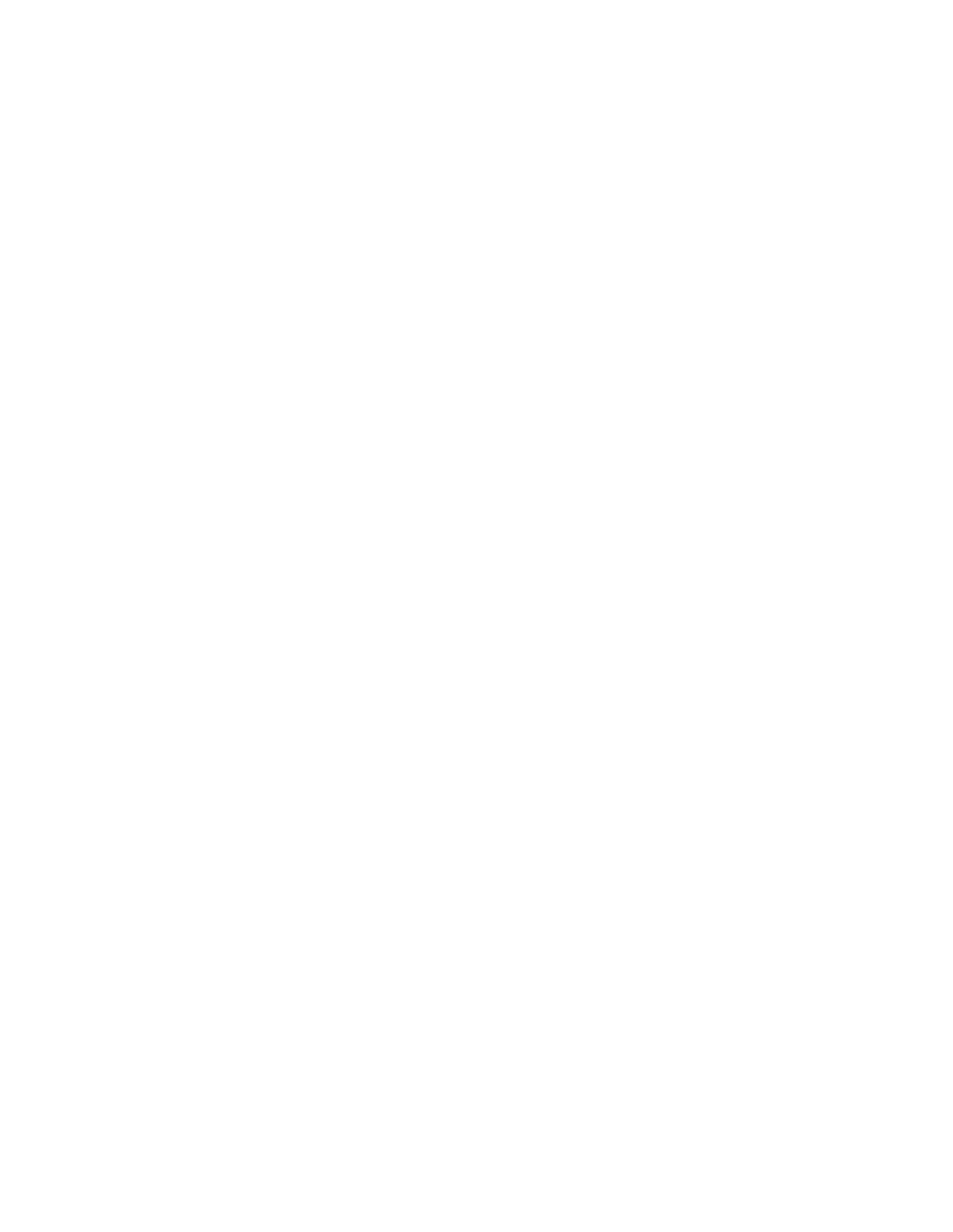

## **New York City Campaign Finance Board**

Rose Gill Hearn *Chair*

Art Chang Richard J. Davis Courtney C. Hall Mark S. Piazza *Members*

Amy M. Loprest *Executive Director*

> Kitty Chan *Chief of Staff*

Sue Ellen Dodell *General Counsel*

Eric Friedman *Assistant Executive Director for Public Affairs*

Peri Horowitz *Assistant Executive Director for Campaign Finance Administration*

Daniel Cho *Director of Candidate Services*

Onida Coward Mayers *NYC Voter Coordinator/ Director of Voter Assistance*

Rhonda Gaskins *Chief of Document Processing*

Jonnathon Kline *Director of Auditing and Accounting*

Diana Lundy *Chief of Records Management*

Kenneth O'Brien *Director of Systems Administration*

Jesse Schaffer *Director of Special Compliance*

> Matt Sollars *Press Secretary*

Elizabeth A. Upp *Director of Communications*

> Hillary Weisman *Director of Legal Unit*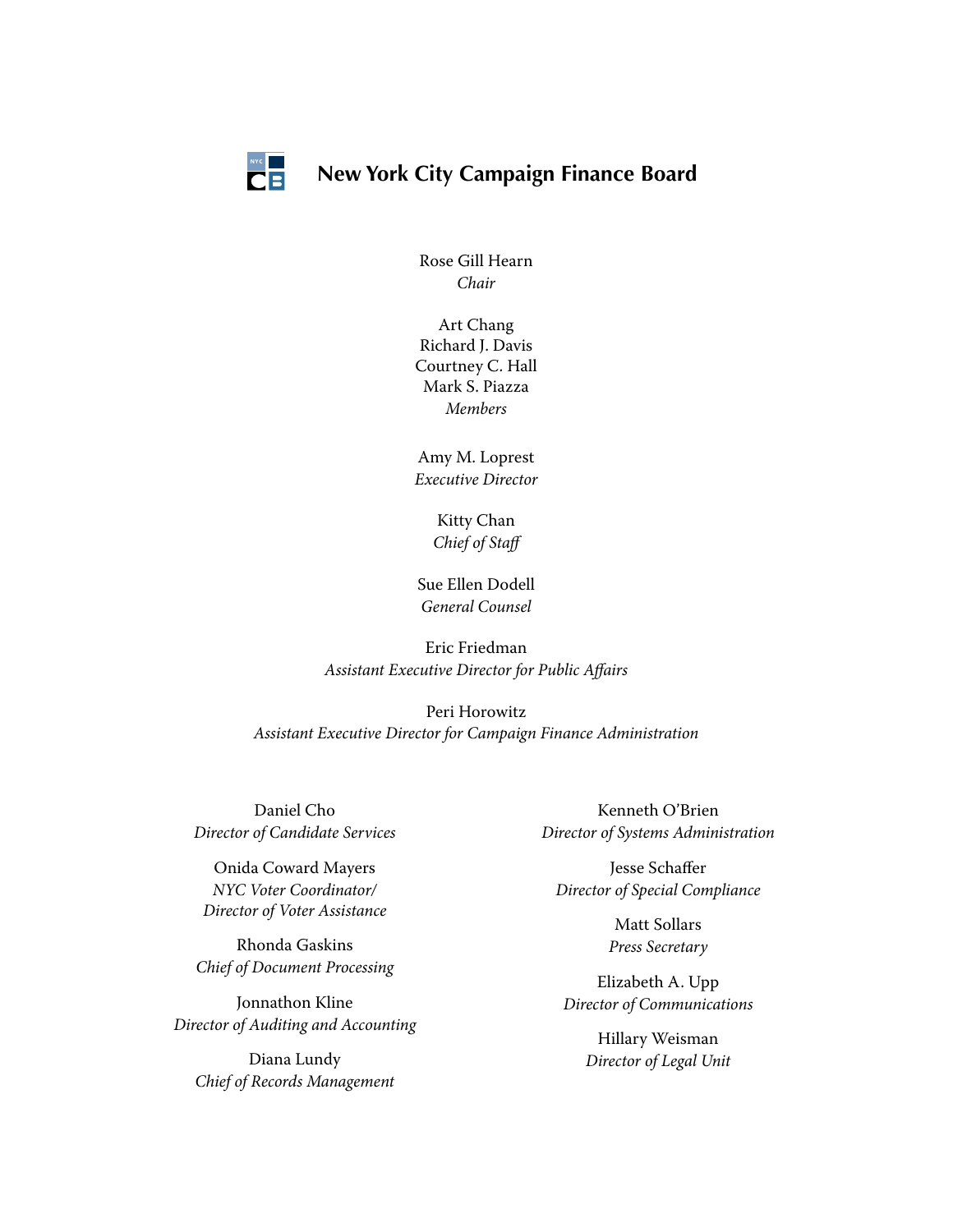

#### Voter Assistance Advisory Committee (VAAC)

**Art Chang**, Chair **John P. Avlon Anthony Perez Cassino Daniele Gerard\* Joan P. Gibbs Mazeda Akter Uddin\* Honorable Letitia James**, New York City Public Advocate **Michael Ryan**, Executive Director, New York City Board of Elections

VAAC advises the CFB on voter engagement and works to implement legislative and administrative changes to improve NYC elections.

The Voter Assistance Advisory Committee is made up of nine members:

- Λ two members appointed by the mayor
- « two members appointed by the speaker
- « one member appointed by the comptroller
- « one member appointed by the borough presidents
- Λ the public advocate
- « the executive director of the board of elections; and
- « one member appointed by the mayor in consultation with the speaker to serve as chair.

You can learn more about VAAC and its members at [www.nyccfb.info/nycvotes](http://www.nyccfb.info/public/VRC/voterAssistanceAndResources.aspx).

\* Newly appointed members. Virginia Wong also served during the period covered by this report; her term ended in December 2014.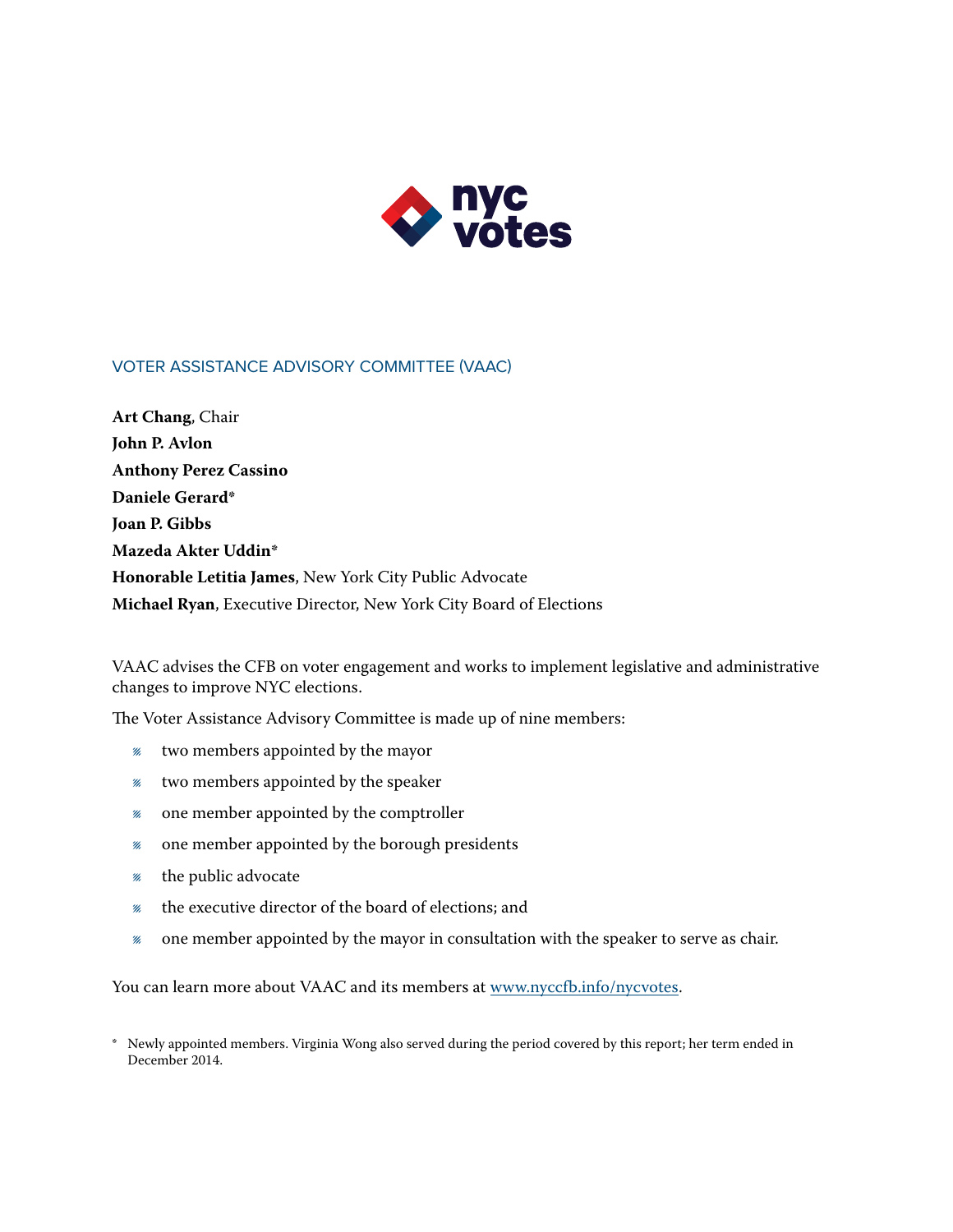

#### VOTER ASSISTANCE UNIT

Onida Coward Mayers, *Director* Stewart Armstrong Sabrina Juarez Chyann Sapp

#### 2014–2015 Voter Assistance Report Team

#### **Editors/Writers**

Onida Coward Mayers Eric Friedman Sabrina Juarez Amanda Melillo Karina Schroeder Elizabeth A. Upp

#### **Contributors**

Stewart Armstrong Chyann Sapp Matt Sollars Katrina Shakarian

# **Design/Formatting**

Winnie Ng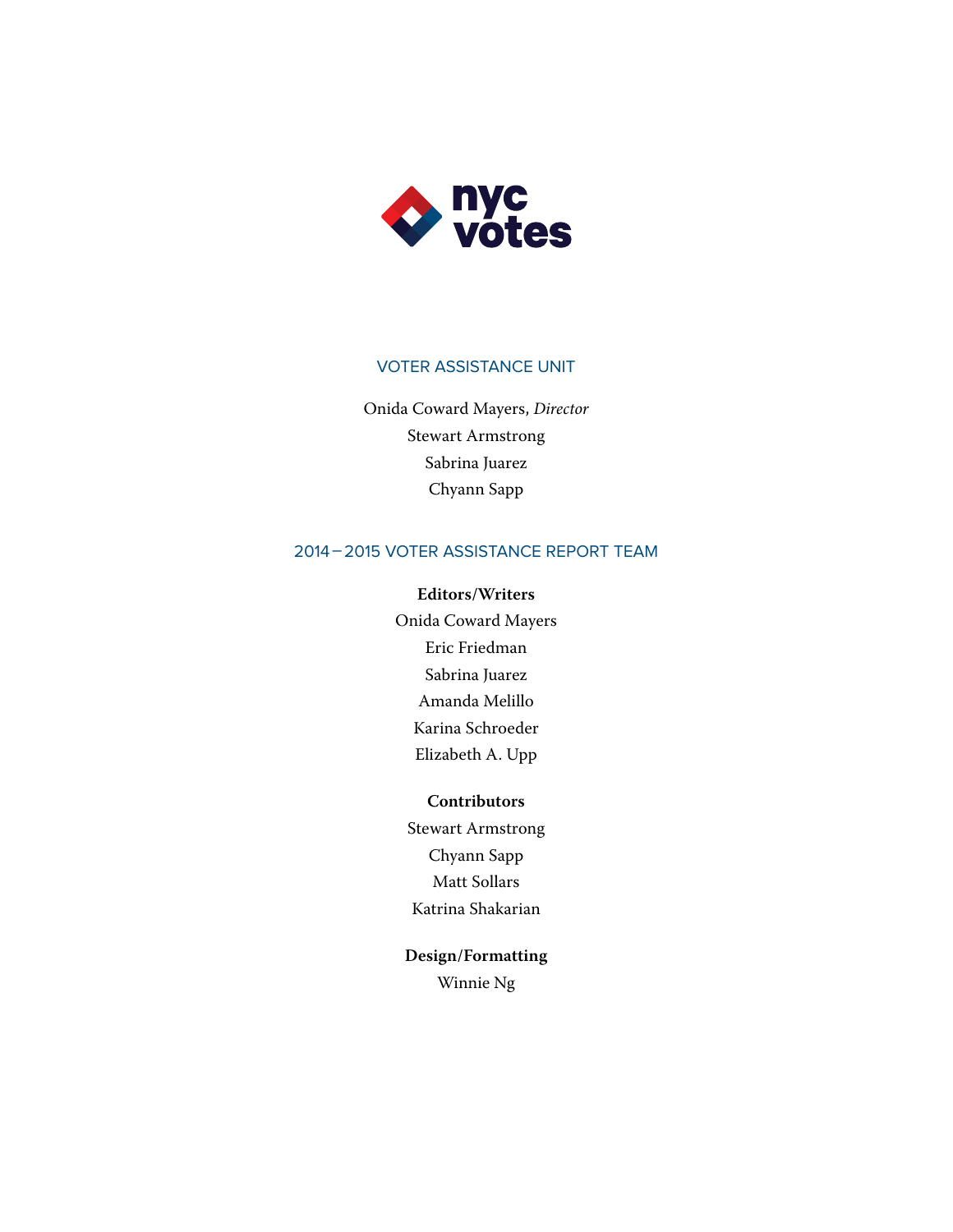# *Letter from the Chair*

Thank you for taking a look at the Campaign Finance Board's Voter Assistance Report for 2014–15.

This is an exciting time to be a New Yorker. New technologies are connecting us more closely with our neighbors, making more information instantly accessible, and helping us move around the city more efficiently. New tools give us the power to shape our environment and project our voices more powerfully than ever before. The possibilities for technology to improve our lives are being realized all around us, every day.



**Art Chang** Chair, Voter Assistance Advisory Committee

Still, our most basic democratic functions sometimes feel stuck in an earlier age. Generations of New Yorkers are connected to the information revolution, yet many of the processes critical to the conduct of elections in New York

are still based on pen and paper. At the same time, voter participation in New York is near an all-time low—and trending downward. The challenge is clear: the basic pathways of our political system feel disconnected from the busy, modern lives New Yorkers lead.

Through our NYC Votes campaign, the CFB is seeking to restore the connection, person-to-person and via technology. CFB's Voter Assistance staff and their volunteer partners have worked tirelessly during the last 12 months to register and engage new voters. They have sought to empower New Yorkers across the spectrum seeking a voice in the political process—reaching young people in the schools, new citizens at naturalization ceremonies, and thousands more through their work with city agencies.

The CFB and NYC Votes also connect voters with the information they need to cast a meaningful vote, through our Voter Guide and our unique online resource, NYCVotes.org. In this report, we can also share the results of our very first nonpartisan get-out-the-vote campaign aimed at newly-registered voters, conducted for the November 2014 general election. Our efforts were proven effective—voters contacted through our campaign were more likely to turn up at the polls, by a significant margin.

Even with our successes, it is likely our overall voter turnout statistics will continue trending downward until and unless we can reform our outdated, archaic election laws. We've proposed an ambitious agenda to modernize voter registration, ballot design, and election administration in New York. I hope you'll give it a look. If you agree with us, join us! Share this report with your friends, contact your legislators, volunteer with NYC Votes, and add your voice to our call for a democratic process that meets the challenges of our modern times.

Art Chang Chair, Voter Assistance Advisory Committee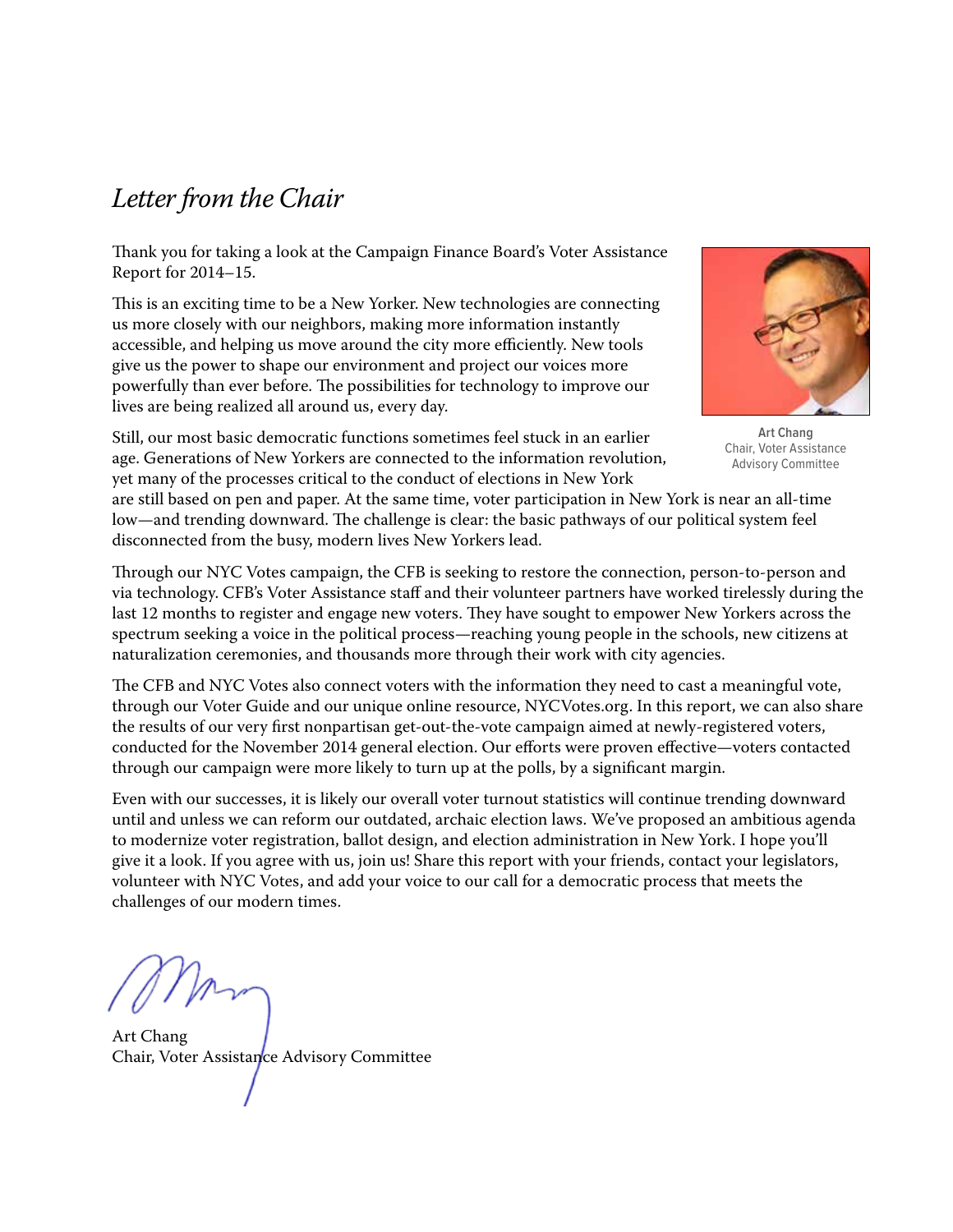

# New York City Campaign Finance Board **2014–2015 Voter Assistance Annual Report**

This year, we mark the 50th anniversary of the Voting Rights Act.<br>This historic legislation was the crown jewel of the Civil Rights e<br>an achievement built on the hard work of countless organizers,<br>activists, and legislator This historic legislation was the crown jewel of the Civil Rights era; an achievement built on the hard work of countless organizers, activists, and legislators who fought to ensure that no American would be deprived of his or her right to vote on the basis of race.

The law was a product of its time, designed to address the shameful, central flaw of a broken democratic process: the systematic, state-sanctioned exclusion of certain people from the full exercise of their fundamental rights on the basis of skin color.



**Onida Coward Mayers** NYC Voter Coordinator/ Director of Voter Assistance

For nearly five decades, this basic protection of the franchise enjoyed broad bipartisan support. The VRA was expanded and reauthorized six times and

signed by both Democratic and Republican presidents. The House and Senate were nearly unanimous in their reauthorization of the law as recently as 2006. But after the Supreme Court invalidated a key component of the VRA in 2013, Congress has made no concerted effort to fix the law. Bipartisan consensus on protecting the right to vote no longer exists.

Even as broad congressional support for protecting the franchise has faded, fewer Americans are choosing to exercise this hard-won right. Fifty years after lawmakers finally opened access to the ballot box, civic participation has reached an all-time low here in New York City. In the 2014 election for governor, *fewer than one in five* eligible, voting-age New Yorkers decided who will run the state for the next four years.

This problem is larger than a passing wave of cynicism or waning commitment to civic values. Low voter participation has reached crisis levels.

Our democracy is built on a mutual responsibility. It is the responsibility of all citizens to exercise their civic duty and vote, and it is the responsibility of government to ensure that every citizen can register and cast a ballot that counts. The very foundation of our democracy is undermined by a government chosen by so few of the governed.

If we have a system that voters cannot learn to navigate—or fails to recognize the voters who do—then that system is broken. To redress this fundamental flaw, we need to re-envision voting rights for the 21st century. NYC Votes aims to achieve this 21<sup>st</sup> century vision, working to modernize voter rights, increase voter participation and empower voters to cast informed ballots.

NYC Votes is the nonpartisan voter outreach campaign of the New York City Campaign Finance Board. The CFB's Voter Assistance Unit (VAU) and other staff coordinate multi-faceted programs under the NYC Votes banner—ranging from voter registration events, distributing voter education materials and conducting getout-the-vote efforts—aimed at helping NYC voters cast a well-informed ballot on Election Day.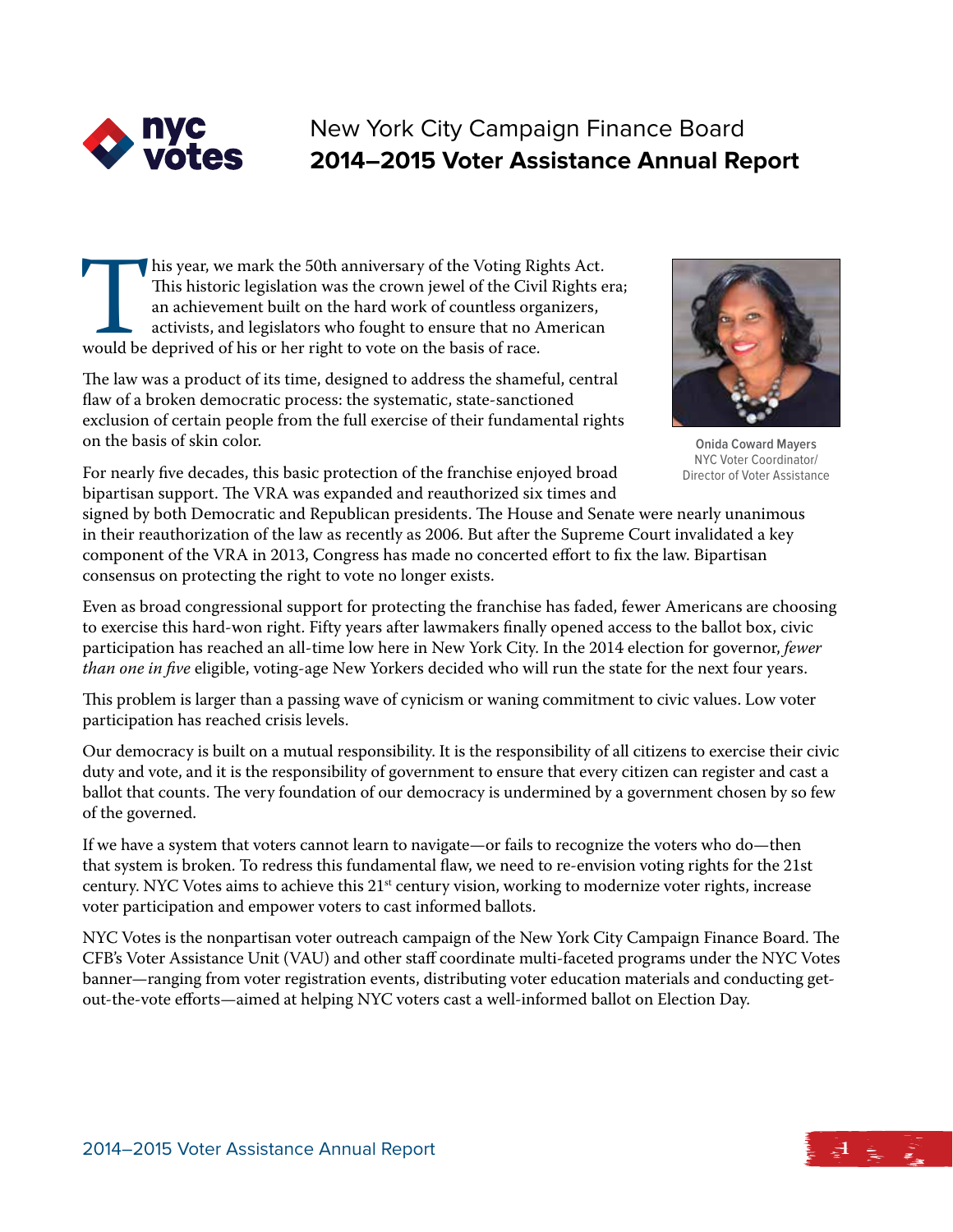To meet its mandate of mobilizing New York voters, the CFB identifies groups historically underrepresented on the voter rolls, developing nonpartisan strategies to increase their participation both at and beyond the polls. The VAU actively enlists the help of community, government, corporate, and youth organizations to ensure its programs promoting voter education and awareness reach voters living throughout NYC's diverse communities. The Voter Assistance Advisory Committee is mandated by the New York City Charter to meet six times a year and advises the CFB board and staff on ways to encourage and increase voting and voter registration in New York City. Chaired by Art Chang, the VAAC regularly hears the public comment on ways to strengthen the electoral process and increase public participation. The VAAC holds two public hearings each year; one after the November election, and another after the publication of its Annual Report. The VAAC's public hearing to discuss this report will be held May 5, 2015. (For more details on VAAC meetings, please contact the CFB's Voter Assistance Unit at 212-409-1800.)

#### Recap of 2014

In 2014, NYC Votes continued its focus on increasing civic participation and voter turnout. The campaign recruited a diverse cross-section of community organizations to incorporate voting and civics into their mission and messaging. NYC Votes' partnerships enabled a broad range of programming.

**Advocacy —** NYC Votes assembled a diverse coalition to seek reform in New York State Election Law that would make it easier for New Yorkers to cast a timely, clear, and informed vote.

**Public Outreach —** NYC Votes actively solicited and identified groups to partner with its goals for each election, creating unique programs and opportunities.

**Youth Voter Programs —** NYC Votes created programming and outreach efforts to encourage youth and young adult voter participation.

**Education and Tools —** The CFB provided support and developed tools to create a better voter experience. Through NYC Votes, the CFB provided timely and useful information that helped more New Yorkers take part in the democratic process as informed voters.

**Getting Out The Vote (GOTV) —** For the first time, NYC Votes conducted a nonpartisan GOTV campaign for the November elections. Using direct mail, electronic messages, and phone banking, NYC Votes encouraged newly registered voters to cast a ballot, setting the stage for a lifetime of participation.

New Yorkers look to the CFB as a source of reliable, nonpartisan information. Fifty years after the passage of the Voting Rights Act, the CFB must continue to ensure that voters have the tools and education necessary to exercise their rights at the voting booth. NYC Votes' messages must evolve to retain voters' attention and engage them to remain active members in our democracy.

This report will serve as a living document that can be used as a resource by New Yorkers who are looking to become informed voters and those who are looking to become engaged and active in the NYC community.

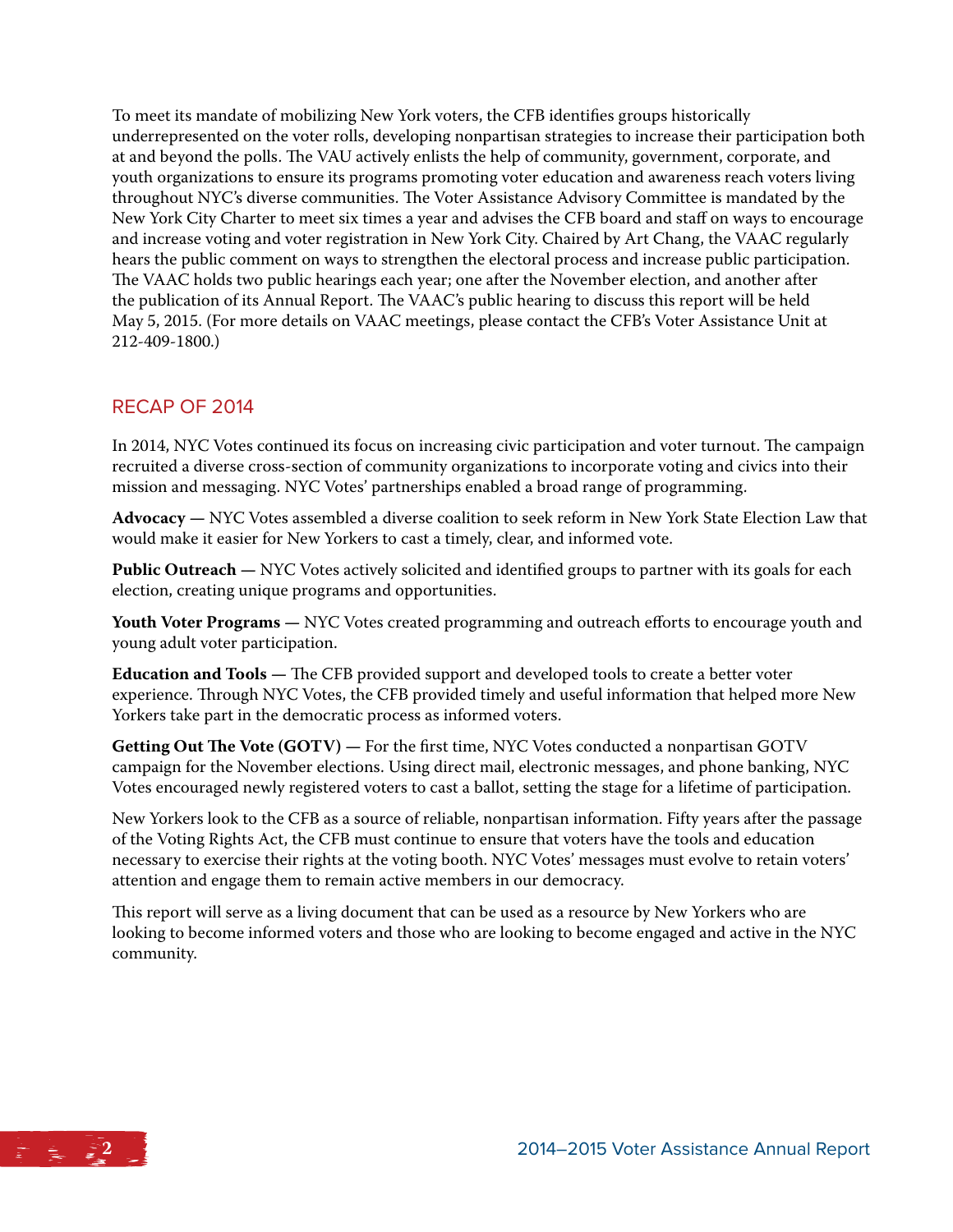### Public Outreach Programs

To successfully achieve its mandates, the CFB produced vital civic education resources, implemented new outreach programs and expanded existing outreach efforts.

With its partners, NYC Votes registered over 37,000 people to vote in 2014, a 150 percent increase over the previous year.

In addition, NYC Votes' ongoing outreach campaign aimed to create and develop programming to keep New Yorkers engaged and excited about voting in the midterm elections. NYC Votes strengthened voter engagement through strong working relationships with community, educational, private sector, and government partners.

#### **Advocacy Day**

In May 2014, the NYC Votes campaign organized a broad coalition of partners to advocate for election reforms in the state capitol. NYC Votes' inaugural delegation to Albany met with legislators in support of changes to the election laws that will make it easier for every New Yorker to cast a timely, clear, and informed vote.

NYC Votes was hosted in Albany by State Senator Kevin Parker, Senator Michael Gianaris, and Assembly Member Brian Kavanagh.

Representatives from Generation Citizen, Lincoln Center, New York Organ Donor Network, Every Vote Counts, New York Public Interest Research Group, Tranport Workers Union Local 100, Alpha Kappa

Alpha Sorority, Delta Rho Omega Inc., Youth Civic Leadership Academy, Alliance of South Asian American Labor, and City University of New York joined NYC Votes to meet with state lawmakers and advocate for the following reforms:

- *«* Establishing early voting
- Λ Improving ballot design
- Λ Modernizing voter registration
- Λ Adopting instant runoff voting
- Λ Allowing pre-registration for 16- and 17-year-olds

Establish Early Voting Establish Early Voting<br>
Improve Ballot Design<br>
Modernize voter registration<br>
Adopt instant runoff voting<br>
Adopt instant runoff voting<br>
Allow 16: 17 yrolds to pre-register<br>
Allow 16: 17 yrolds to pre-register Outles #VoteBetterNY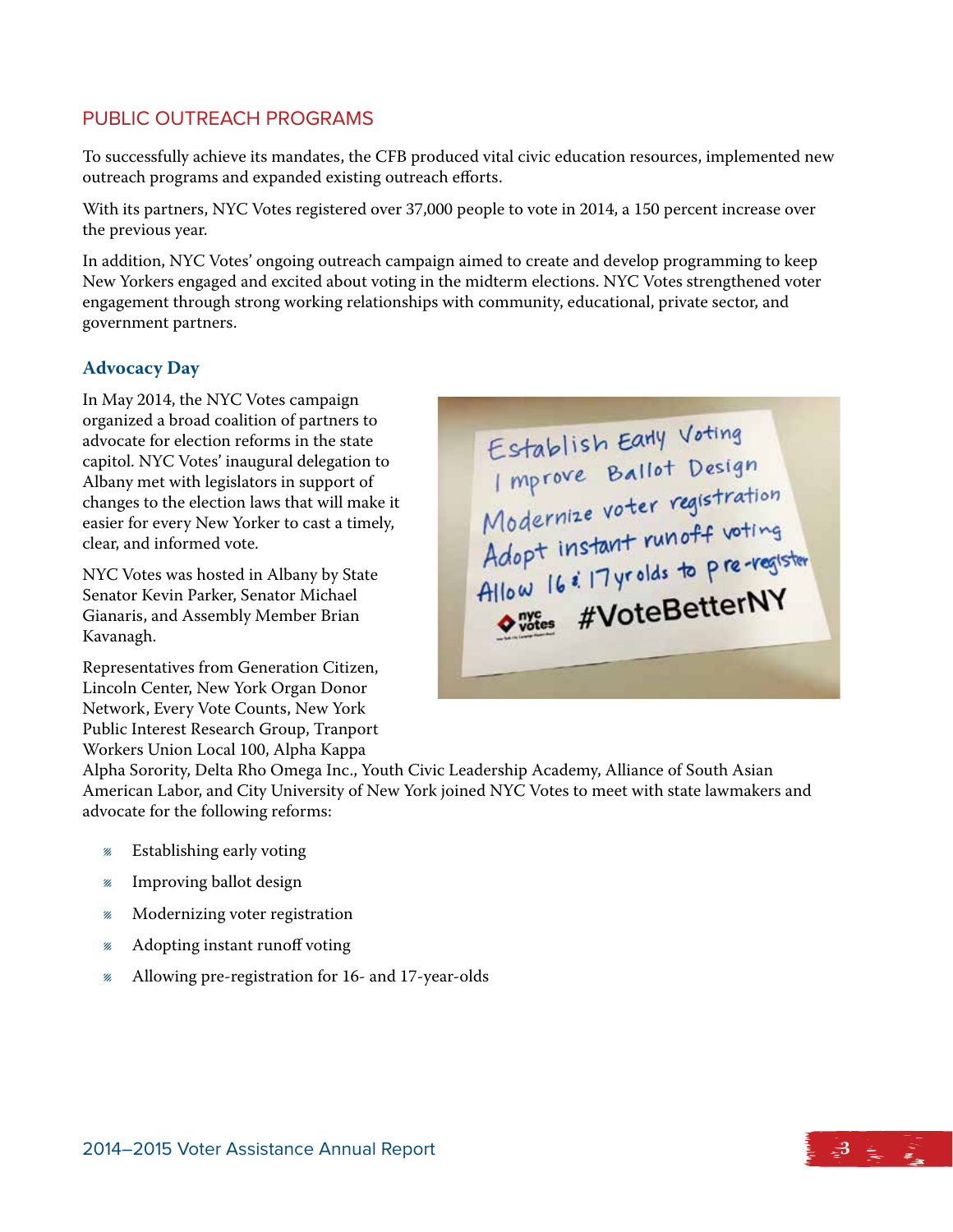#### *National Voter Registration Day*

On September 23, 2014, NYC Votes led the City's efforts for National Voter Registration Day (NVRD) for the third year, hosting nonpartisan voter registration drives, events, and programs to increase the number of registered voters in NYC. NYC Votes kicked off the day registering newly-naturalized citizens with the Department of Homeland Security.

NYC Votes hosted more than 60 registration drives throughout the day. Organizations including Care for the Homeless, Harlem United, the Alliance of South Asian American Labor, the NYC Health and Hospitals Corporation, and the City University of New York held voter registration drives in neighborhoods throughout the city. Six agencies covered under Local Law 29 went beyond their mandate to participate and hold drives at their locations. CitiBank and JP Morgan Chase held additional voter drives at their offices.

NYC Votes hosted three signature events: the League of Women Voters' "Just Say Yes to Voting" event at City Hall Park; the New York Organ Donor Network's Washington Square Park Voter Jam, and the Brooklyn Voter Jam in partnership with Catholic Charities Brooklyn + Queens, Alpha Kappa Alpha, Delta Rho Omega, and the office of the Brooklyn Borough President. With all these events, NYC Votes mobilized over 200 volunteers and registered 2,180 people in one day. National Voter Registration Day was solidified as a national holiday with the help of thousands of volunteers, hundreds of organizations, and a presence in all 50 states.

#### *Celebrate Brooklyn*

On July 11, 2014, NYC Votes partnered with BRIC and Celebrate Brooklyn on a special event entitled *Vote, It Ain't Illegal Yet!* Produced by author/filmmaker/journalist Nelson George, this event honored the 50th anniversary of the landmark Civil Rights and Voting Rights Acts of 1964 and 1965 with a combination of film, music, and spoken word.

NYC Votes promoted participation in this landmark event, and conducted voter registration efforts throughout the evening.

NYC Votes' efforts were supplemented by volunteers from Head Count, NYC League of Women Voters, Brooklyn NAACP, Alpha Kappa Alpha, Delta Rho Omega, and Rock The Vote. The night also featured a special performance by the 2014 NYC Youth Poet Laureate, Ramya Ramana.

NYC Votes increased its outreach for this event by combining on-the-ground operations with a social media campaign.



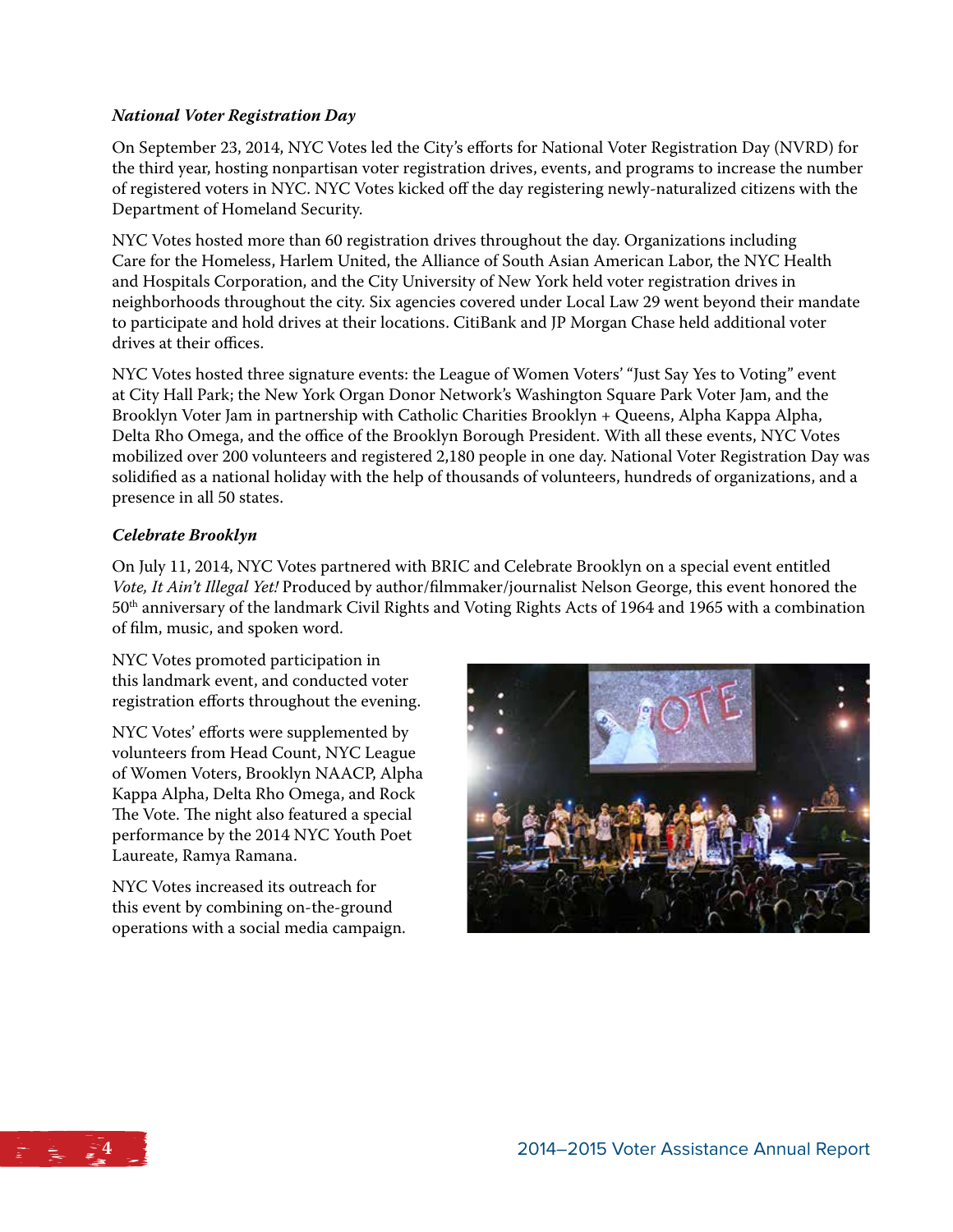#### *NYC Votes Street Team*

2014 marked the third year of the NYC Votes Street Team program. Street Team is a grassroots internship program that teaches college students how to establish relationships with community-based organizations (CBOs) and train them to conduct voter registration drives. Street Team members also register new voters directly at community events.

For the second year in a row, the internship program kicked off with the Department of Youth and Community Development (DYCD). The street team registered over 200 young citizens enrolled in DYCD's Youth Summer Employment Program. Over the following 12 weeks, the street team registered an additional 1,100+ people, partnering with Department for the Aging, Food Bank for New York, Brooklyn Technical High School, DYCD, Health and Hospital Corporation, New York Organ Donor Network, and Department of Homeland Security.



#### **Partner Highlights**

NYC Votes could not have done its work without the efforts of an extraordinary group of partners. The NYC Votes Awards recognized organizations that demonstrated an outstanding level of commitment to voter education, awareness, participation, registration, and engagement. Six organizations were honored in 2014:

- *«* Dominicanos USA received the Jane Kalmus Award for "Commitment to Building a Voting Culture." They were recognized for registering the highest number of voters—more than 30,000 NYC residents. NYC Votes trained Dominicanos USA's volunteer task force through its Train-the-Trainer program, and they attended nine naturalization ceremonies. Dominicanos also assisted NYC Votes' GOTV initiative by conducting phone banking and door-to-door outreach. The award was named after the founding member of the Voter Assistance Commission, Jane Kalmus, who served over 20 years.
- Λ New York Organ Donor Network (NYOD) [now known as "Live on NY"] received the award for Innovation in Engaging Constituents. In April, NYC Votes and NYOD partnered to commemorate "Donate Life Month" with "Vote Like Your Life Depends On It", a voter awareness campaign at participating Health and Hospital Corporation facilities. Through its campaigns and outreach, the New York Organ Donor Network registered over 2,800 new voters.
- « Catholic Charities Brooklyn and Queens (CCBQ) was recognized for "Excellence in Community Outreach by a Nonprofit Organization." CCBQ enlisted as a lead partner for NVRD and hosted the Brooklyn Voter Jam at Brooklyn Borough Hall.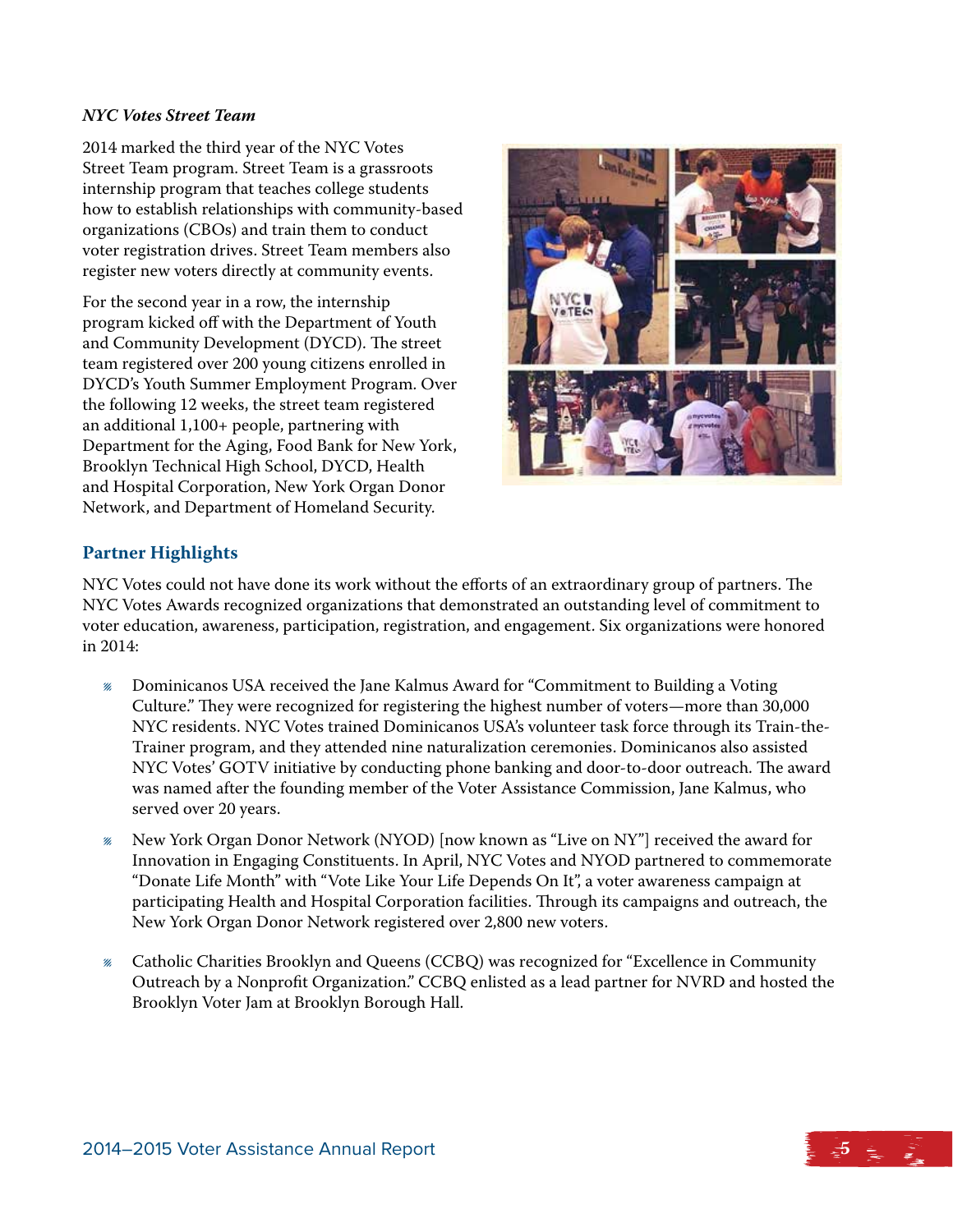- Λ Alpha Kappa Alpha Sorority, Inc., Delta Rho Omega Chapter was recognized for Excellence in Community Outreach by a Volunteer Organization. Alpha Kappa Alpha, Delta Rho Omega enlisted its members to volunteer and host voter registration drives throughout the year. It enlisted over 20 volunteers for voter drives at Celebrate Brooklyn and HELP USA Woman's Shelter. It was a co-sponsor of the NVRD Brooklyn Voter Jam. Its members also trained for Advocacy Day and participated in the phone banking for the GOTV efforts.
- Λ JP Morgan Chase was recognized for "Excellence in Community Outreach by a Private Company." JP Morgan Chase hosted four voter registration drives for their employees in two locations, and also served on our Advocacy Day planning committee.
- K City University of New York (CUNY) was recognized for "Excellence in Community Outreach by a City Agency." CUNY hosted a get-out-the-vote rally at Baruch College, registering 800 new students in one day. It enlisted 14 campuses to participate in NVRD, and coordinated a voting themed campaign—CUNY Votes—throughout 20 campuses.

Other partners who contributed consistently throughout the year:

#### *Food Bank for New York*

Food Bank for New York ran voter registration drives with NYC Votes' summer street team.

#### *Citi Bank*

Citi Bank joined the NYC Votes campaign for the first time this year, hosting an NYC Votes Train-the-Trainer program. It participated in NVRD, shared a voter spotlight on its website, and sent companywide emails to employees reminding and encouraging them to vote on Primary Election Day.

#### *East Kings County Alumnae Chapter of Delta Sigma Theta Sorority, Inc (EKC)*

The sorority continued its long-lasting commitment to NYC Votes with its members volunteering and hosting voter registration drives throughout the year. It sent email blasts to members about voter registration protocols, social media guidelines, and voter registration deadlines. It also shared an NYC Votes voter spotlight on its website and participated in NVRD, registering people at train stations in Brooklyn and hosting an event in East New York.

#### **Local Law 29**

Local Law 29 of 2000 (LL29), administered by the CFB, requires 19 city agencies to help register voters and increase public awareness about elections. The VAU worked closely with these agencies to help them meet their mandate, providing trainings, support, and monitoring. Since Mayor Bill de Blasio took office in January 2014, VAU has been in contact with the LL29 agencies and their newly appointed commissioners for a continuation of the work they are mandated to do and to build beyond that work. NYC Votes held two large group information sessions; one for LL29 agencies on June 3, and another for community boards on August 19. Participation in these informational sessions was the highest it has ever been, and results followed. Seven agencies piloted a new multilingual voter spotlight that provided election deadlines in all five languages required by the language provisions of the Voting Rights Act. Nine agencies participated in voter registration drives on NVRD, and several community boards followed up with voter registration drives of their own.

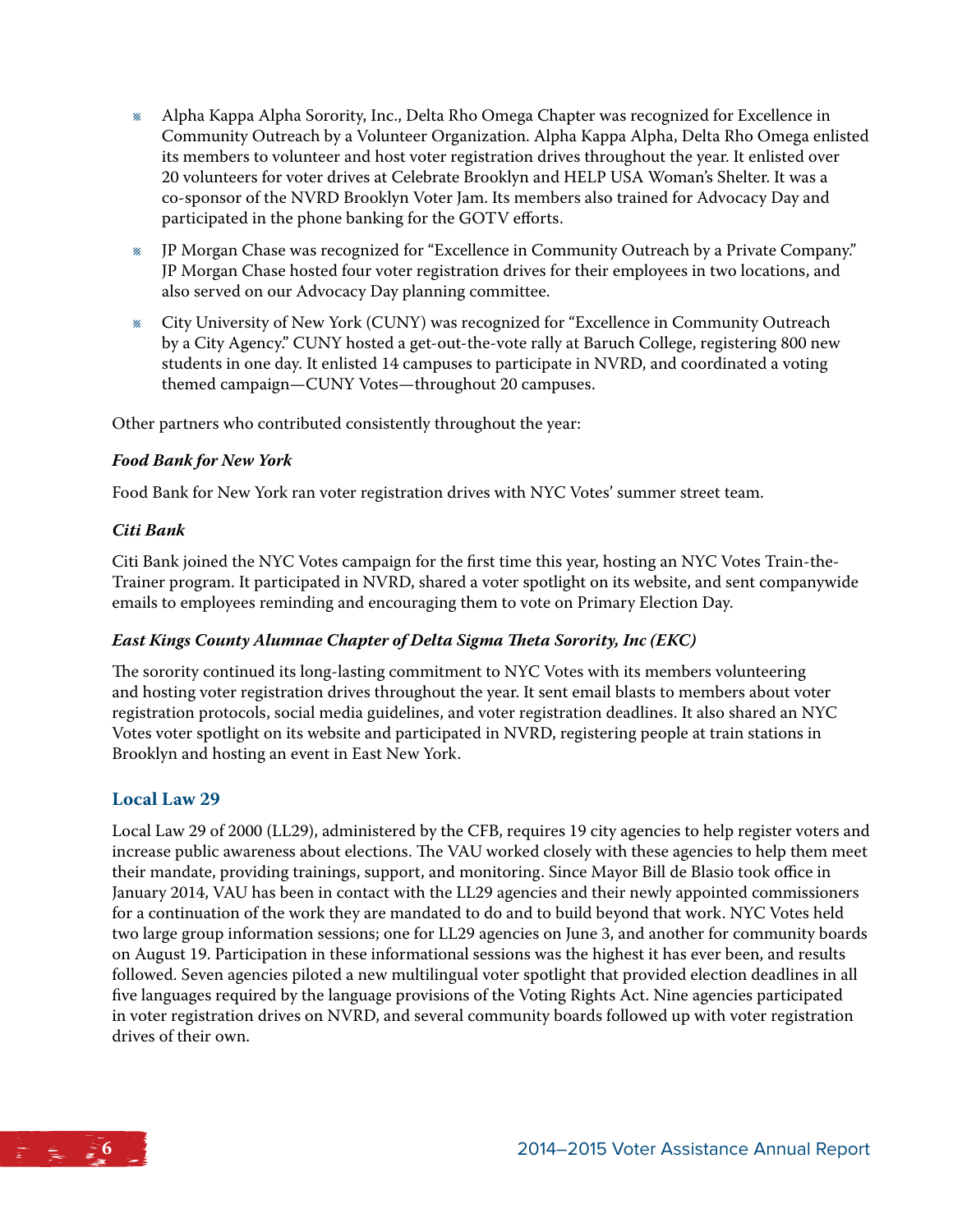On July 11, 2014, the Mayor issued Directive No. 1, to strengthen agency-based voter registration and implement formal reporting from LL29 agencies on the number of voter registration forms distributed, completed, and transmitted to the Board of Elections. Directive 1 requires LL29 agencies to incorporate the distribution of voter registration forms into their in-person and online interactions with their clientele and provide assistance with completing them upon request.

Working closely with the Mayor's Office of Operations, the CFB designed a voter registration training presentation to train staff in the responsible agencies. This presentation included a web-based component. The training consisted of two parts: (1) a training for coordinators, which covered the operations, public interface, and promotion of agency-based voter registration; and (2) a training for the front-line staff who will be assisting with voter registration. The CFB collaborated with the Mayor's Office of Operations to create materials to support these trainings.

On February 10, 2015, Local Law 63 amended the City Charter to add seven new agencies to the agency-based voter registration law:

- Λ Department for the Aging
- Λ Department of City Planning
- Λ Department of Cultural Affairs
- Λ Department of Records and Information Services
- Λ Department of Human Resources Administration
- Λ Fire Department

#### *Beyond Compliance*

LL29-covered agencies frequently go beyond the obligations of the Charter by using their resources in innovative ways. The Taxi and Limousine Commission have hosted Election Day surveys on Taxi-TV for the past three years. The survey was designed to provide a snapshot of New Yorkers' experiences at the polls, and has had more than 20,000 participants. In 2014, the survey was offered in both English and Spanish.

LL29 Agencies held 41 voter registration drives from April through October, registering hundreds of New Yorkers throughout the five boroughs.

**January 20, 2015** 19 attendees from DCAS, DOT, TLC, and Parks

**January 21, 2015** 16 attendees from DHS, DOHMH, DOC, DOP, DCA, DEP

**January 26, 2015** 35 attendees from DOF, ACS, SBS

**January 29, 2014** Administration for Children's Services

**September 18, 2014** Department of Housing Preservation and Development

**September 19, 2014** Department of Transportation

**September 22, 2014** Department of Health and Mental Hygiene

#### **December 10, 2014**

19 attendees from 15 agencies: ACS, DCAS, DCA, DOC, DEP, Finance, DOHMH, DHS, HPD, Parks, DOP, SBS, TLC, DOT, DYCD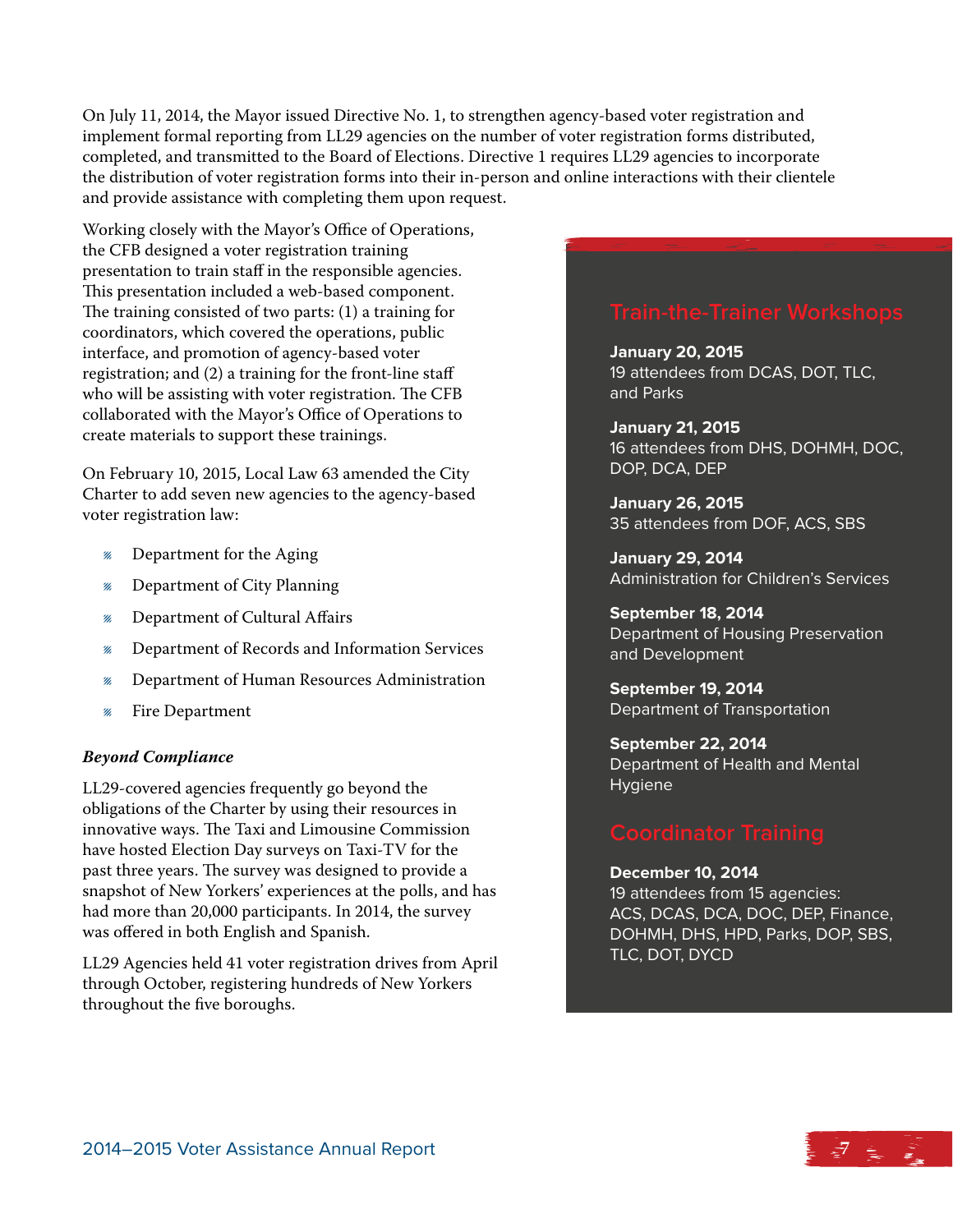#### *Other Government Agency Partners*

The agencies below are not covered under LL29, but their outstanding efforts in 2014 are still deserving of recognition.

**Health and Hospitals Corporation (HHC)** joined NYC Votes in 2012 as a major partner and enlisted for the third year in 2014. They hosted 28 voter registrations drives, enlisted 21 volunteers, and registered 209 New Yorkers.

**Department of Homeland Security** invited NYC Votes to conduct voter registration drives at 10 naturalization ceremonies. Altogether, NYC Votes registered 1,473 newly naturalized citizens—including one ceremony at which every new citizen was registered.

#### Next Generation-Engaging Youth

NYC Votes extended its nonpartisan message of civic engagement to thousands of youth through city schools and participating organizations.



\* Source: The Center for Information and Research on Civic Learning and Engagement (CIRCLE)

With the 2016 presidential elections approaching, NYC Votes' advocacy efforts focused on proposals that have the potential to improve youth voter registration and turnout. Early voting, pre-registration, and modernizing voter registration are common-sense reforms that can help. Youth leaders and partner groups helped NYC Votes bring this reform message to Albany; NYC Votes continued to engage the greater NYC youth community to share their ideas for reform through social media and other means.

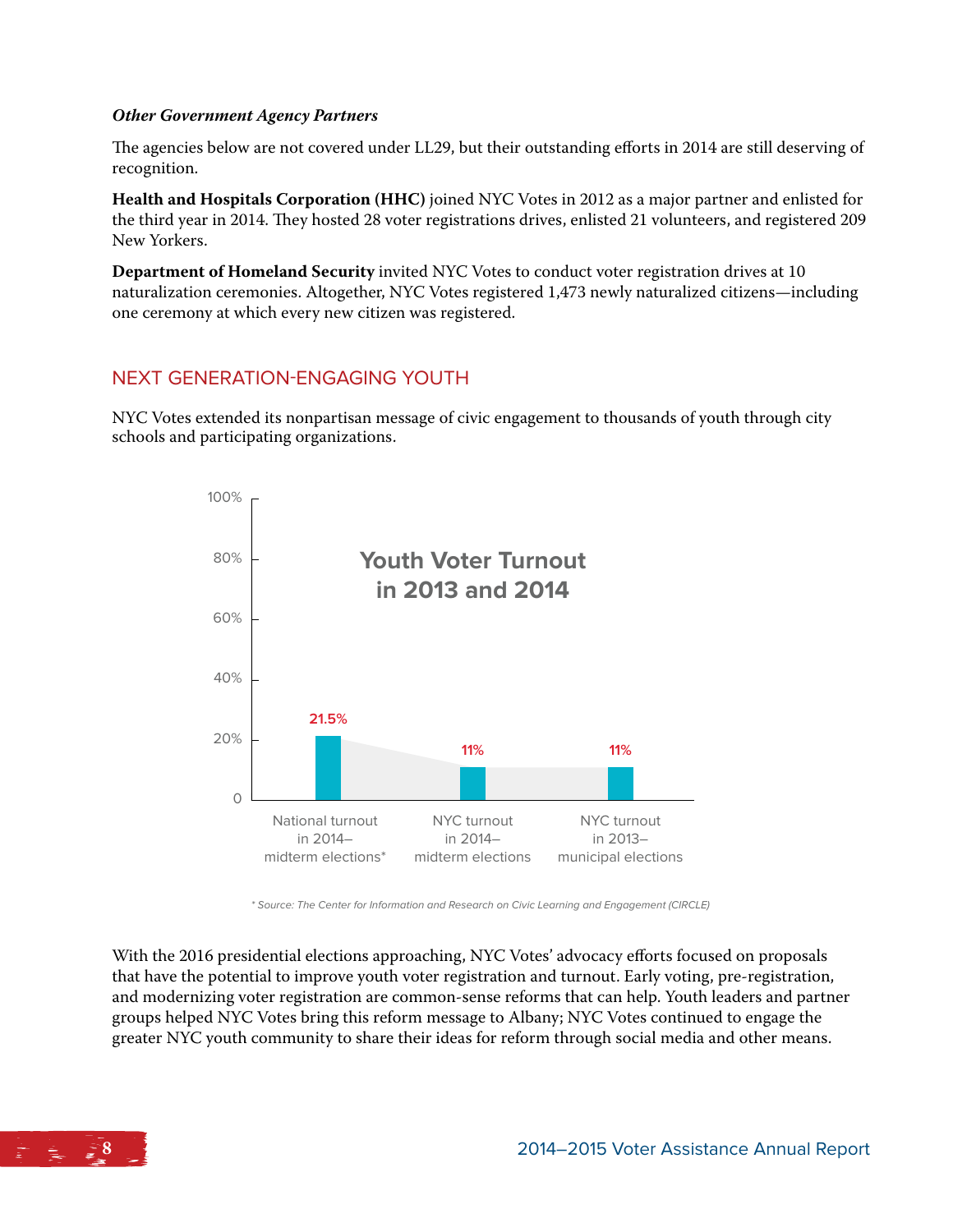#### **NYC Votes Youth Voting Workshop**

The NYC Votes Youth Voting Workshop is an interactive session that engages students in critical discussion about the issues that affect them, their communities, and their futures, and connects these issues with the role of government. Within the workshop, students have the opportunity to register to vote, and are provided the tools they need to analyze the immense power they have as young voters in impacting change and influencing legislation.

Over the past two years NYC Votes' Youth Voter Coordinator has brought this workshop to 50 high schools and colleges across the city, as well as to youth groups at city agencies including the DYCD and Administration for Children's Services. Over the past year, NYC Votes held 30 workshops and registered over 1,000 new voters, 110 poll workers, and 70 organ donors.

Participating high schools:

- 1. Achievement First Brooklyn High School
- 2. Brooklyn Technical High School
- 3. East Side Community High School
- 4. Felisa Rincon del Gautier Institute for Law and Public Policy
- 5. Health Opportunities High School
- 6. John Adams High School
- 7. High School for Law and Public Service
- 8. Herbert H. Lehman High School
- 9. School of the Future
- 10. St. Joseph High School
- 11. Queens Vocational and Technical High School
- 12. William Cullen Bryant High School
- 13. Frederick Douglass Academy IV Secondary School

NYC Votes' efforts to engage and inspire civic participation among younger New Yorkers, helped build the foundation for New York City's first Student Voter Registration Day in 2015.



**Chyann Sapp** Youth Voter Coordinator

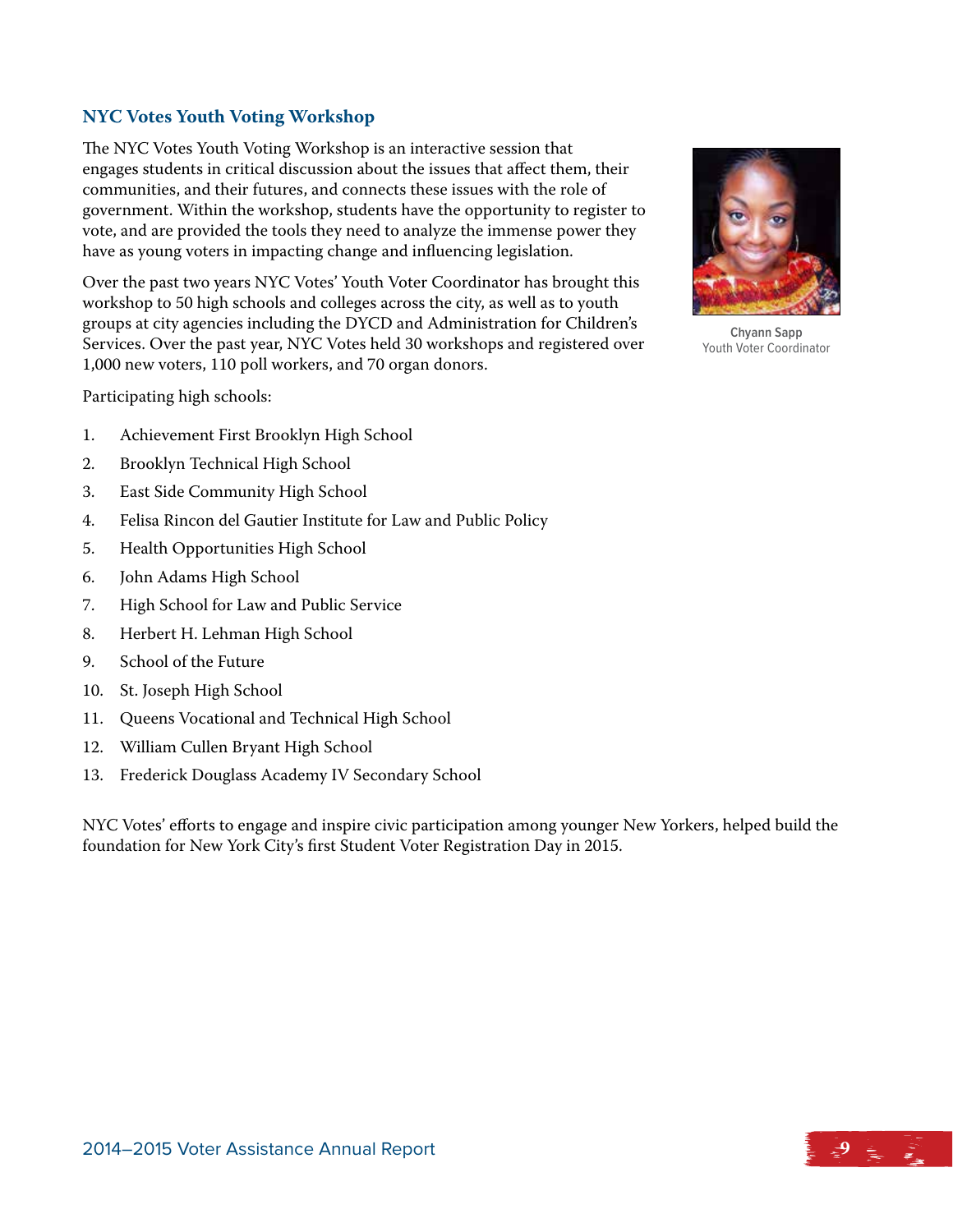#### **Student Voter Registration Day**

The first annual Student Voter Registration Day (SVRD) was held this year on March 20, 2015. SVRD was created to build upon the great work already happening in NYC schools to educate students about the importance of voting and civic engagement, and to provide students with the opportunity to register to vote in school.

SVRD was the product of a collaboration between a coalition of City Council members, led by the Council Member Helen Rosenthal, the Campaign Finance Board, the Department of Education, and several partners in the civic non-profit community.

The initiative received the support of 15 City Council members and Speaker Melissa Mark-Viverito, who

. NYC Votes (pNYCVotes Mar.20)

Students donning their "I registered 2 Vote" stickers! Tweet ur sticker selfies NOW! Lets start a movement #SVRDNYC.



 $-1 - 15$ 

each nominated high schools from their respective districts to participate in the day. The SVRD coalition secured 25 schools across the city to participate, and registered over 2,000 students to vote. NYC Votes worked in partnership with 21 organizations, agencies, and unions that volunteered staff members to facilitate the NYC Votes Youth Voting Workshop at the participating schools.

#### **Participating Council Members and Schools**

- 1. Council Speaker Melissa Mark-Viverito: Park East High School
- 2. Council Member Maria del Carmen Arroyo: Urban Assembly School for Careers in Sports, New Explorers High School, Bronx Leadership Academy High School
- 3. Council Member Robert E. Cornegy, Jr.: Boys and Girls High School
- 4. Council Member Laurie Cumbo: Brooklyn Technical High School
- 5. Council Member Daniel Dromm: Newtown High School
- 6. Council Member Vincent Ignizio: Tottenville High School, St. Joseph by-the-Sea High School
- 7. Council Member Ben Kallos: Eleanor Roosevelt High School
- 8. Council Member Mark Levine: Community Health Academy of the Heights, Urban Assembly School for the Performing Arts
- 9. Council Member Steven Matteo: Susan E. Wagner High School



NYC Votes coordinator at St. Joseph-by-the-Sea High School in Staten Island

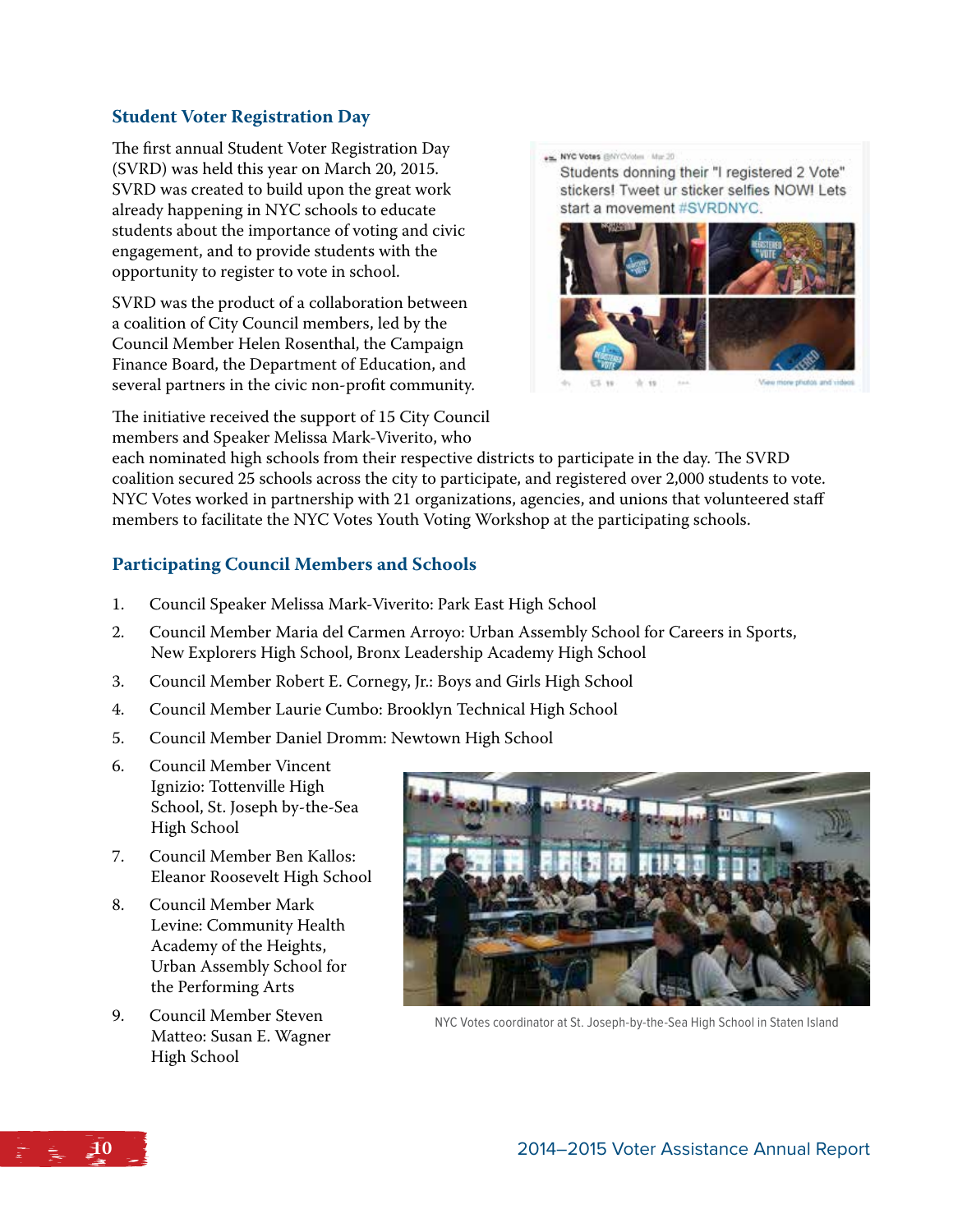- 10. Council Member Daneek Miller: Humanities & Arts Magnet High School
- 11. Council Member Antonio Reynoso: High School for Enterprise, Business and Technology; Progress High School for Professional Careers; School for Legal Studies
- 12. Council Member Donovan Richards, Jr.: George Washington Carver High School for the Sciences
- 13. Council Member Helen Rosenthal: Frank McCourt High School, Global Learning Collaborative, Innovation Diploma Plus High School
- 14. Council Member Ritchie J. Torres: Belmont Preparatory High School, KAPPA International High School



Council Member Rosenthal at Frank McCourt High School in Manhattan

15. Council Member James Vacca: CUNY Prep, Herbert H. Lehman High School

#### **New York City Youth Poet Laureate Program**

The NYC Youth Poet Laureate (YPL) program, now in its 7th year, is a voting-themed program designed to energize NYC teens through spoken word poetry. Through outreach and partnerships with Lincoln Center and Urban Word NYC, the program reaches over 20,000 NYC teens each year.

Crystal Valentine won the competition to become the 2015 YPL after reciting her featured poem, ["A Voter's Problem."](http://www.nyccfb.info/public/VRC/crystal.aspx) A Bronx native, Crystal is studying creative writing and adolescent mental health at New York University. She is a member of the 2014 Urban Word slam team, as well as NYU's current Grand Slam champion.

*"When we stay away from the polls, our issues are not heard. If we raise our voices in protest, but fail to speak out on Election Day, we'll never see the changes we need in our communities."*

–Crystal Valentine

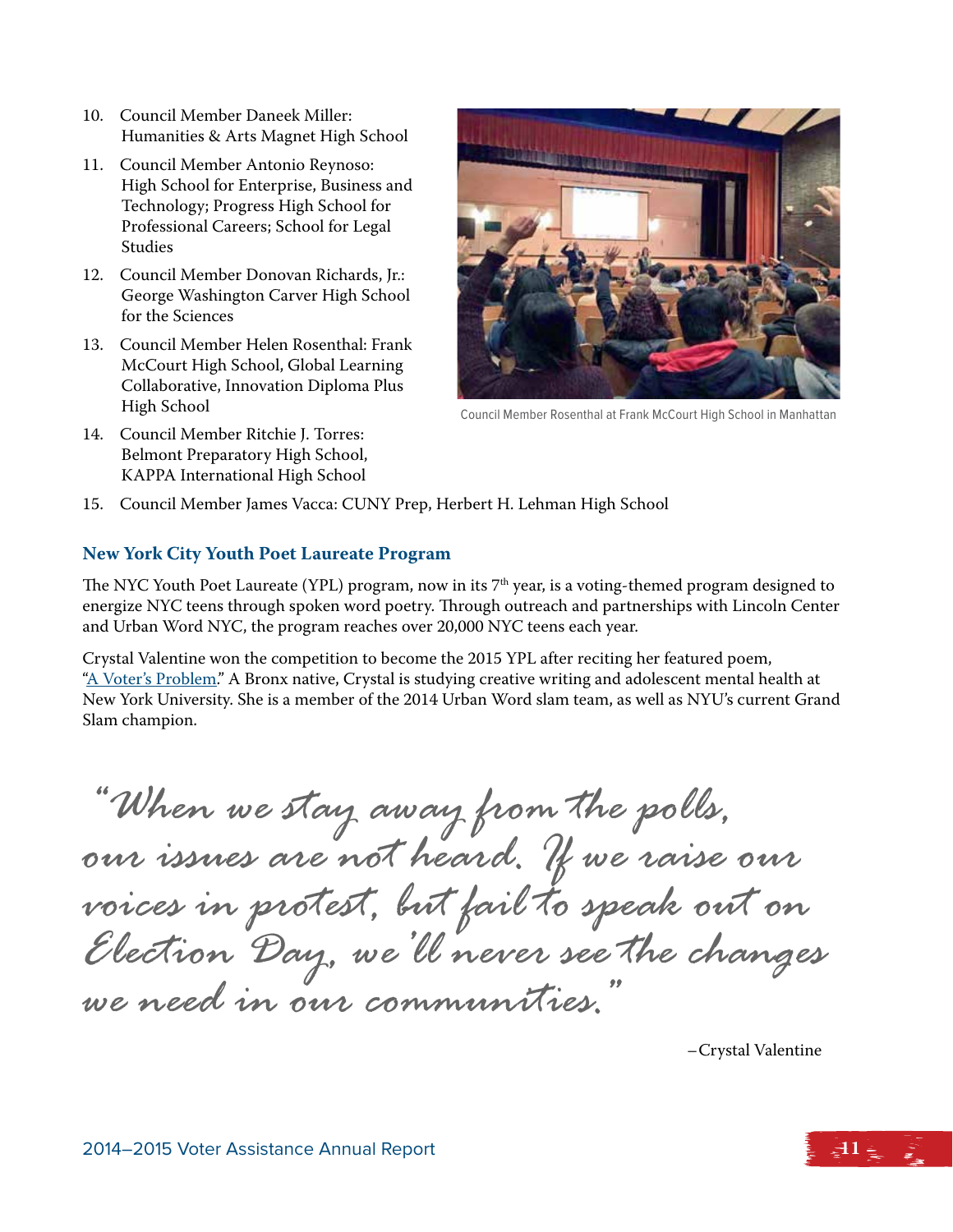Crystal's tenure as YPL began January 2015. She has already used her platform to project a strong message to her peers about the need to be involved in civic life. Crystal penned an [op-ed on youth voting for the](http://www.nydailynews.com/opinion/crystal-valentine-black-lives-matter-vote-true-article-1.2081822)  [Daily News,](http://www.nydailynews.com/opinion/crystal-valentine-black-lives-matter-vote-true-article-1.2081822) published on Martin Luther King Day. She was invited to appear as a guest and perform her poem in a number of high profile settings:

- Λ WNYC's MLK Day celebration at the Apollo **Theater**
- *« [MSNBC's Melissa Harris-Perry Show](http://t.co/IHatIpRsFz)*
- Λ [WNYC's Brian Lehrer radio show](http://www.wnyc.org/story/youth-poets-call-action/) and Brian Lehrer Live on CUNY TV



Crystal Valentine appears on the Melissa Harris-Perry Show

The 2014 YPL, Ramya Ramana, a junior at St. John's University, was invited during her tenure to participate in over 80 performances, interviews, and appearances across the city and the nation.

Ramya's performance highlights included:

- Λ Brooklyn Academy of Music
- Λ Celebrate Brooklyn
- Λ Ford Foundation benefit
- Lincoln Center for the Performing Arts
- Λ Tribeca Film Festival

### Education and Tools

#### **The NYC Voter Guide**

The CFB is mandated to produce voter guides covering municipal candidates and local ballot proposals. Since 2012, the CFB has gone beyond this requirement and published online Guides covering presidential, congressional, and statewide primaries and general elections. While the CFB does not print and mail these guides to all registered New York City voters (as they do for municipal elections), these online Guides provide similar resources for voters, including campaign website and social media links, as well as general voting information. In 2012 these Guides were published in English only.

For the 2014 elections, the CFB focused on enhancing these online Guides to ensure all voters could quickly access the CFB's nonpartisan information about the candidates and issues on the ballot. In addition to English, the CFB provided the general voting information and election landing pages in Spanish, Chinese, Korean and Bengali—the languages requiring translation support according to the Voting Rights Act. For the general election, the CFB also provided translations of its extensive coverage of the three statewide ballot proposals.

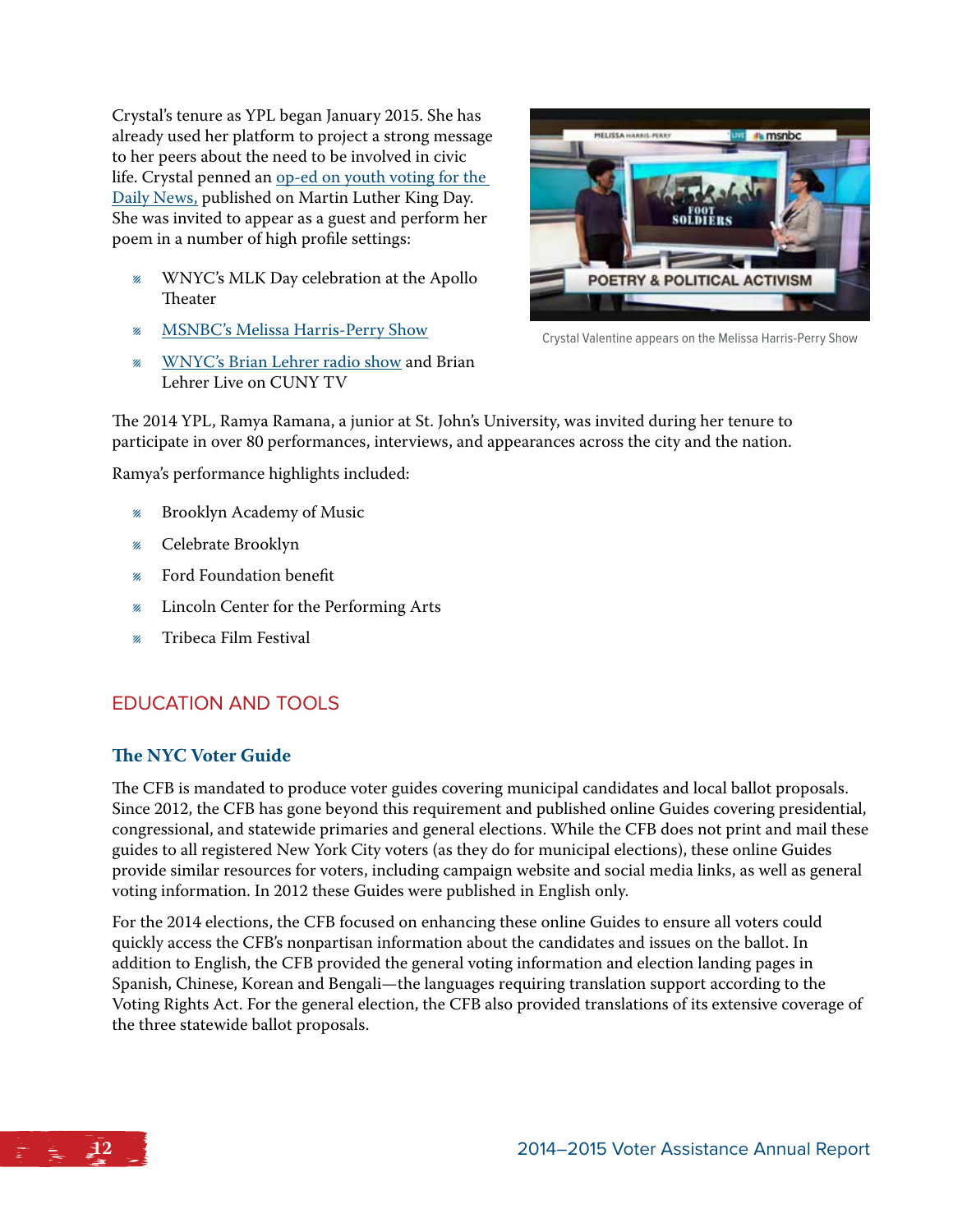The CFB developed a "find your candidate" function to allow voters to rapidly drill down to information about candidates appearing on his or her own ballot. To help make casting an informed ballot easier, the "find your candidate" results page also provided users with election district and other voting information.

These improvements were a hit with voters: The 2014 online Guides received twice as many visitors compared to 2012. As the CFB looks forward to the 2016 presidential election, it will continue working to expand awareness of its online Guides and to enhance the experience for those who use them.

#### **NYCVotes.org (mobile application)**

NYC Votes relaunched its mobile web application to help voters connect with vital election information when they are on-the-go. Voters could use the app to find their poll site and learn about the candidates on their ballot. NYC Votes relaunched the application in late October, just in time for the general election. More than 1,000 voters accessed voting information using this tool.

#### **NY1 Debates**

NYC Votes partnered with NY1 for a live taping of a debate between the candidates for Congress in District 13 at Lehman College in the Bronx on Wednesday, June 11, 2014. NYC Votes coordinated and managed outreach, promotion, press, and audience development and logistics to bring this important discussion between the candidates to the public.

#### Getting Out The Vote

#### **GOTV Campaign**

For the first time, NYC Votes and its partners conducted a get-out-the-vote campaign aimed at newly registered voters, using direct mail, email, phone banking, and a door-to-door canvassing campaign to reach their desired audience.

#### *Direct Mail*

NYC Votes sent a "Thank you for registering with NYC Votes" postcard to newly registered voters reminding them about the November 4th election and where they could find more information about the candidates and ballot proposals. These postcards were customized with each voter's election districts and polling site and timed to arrive during the week before the election.

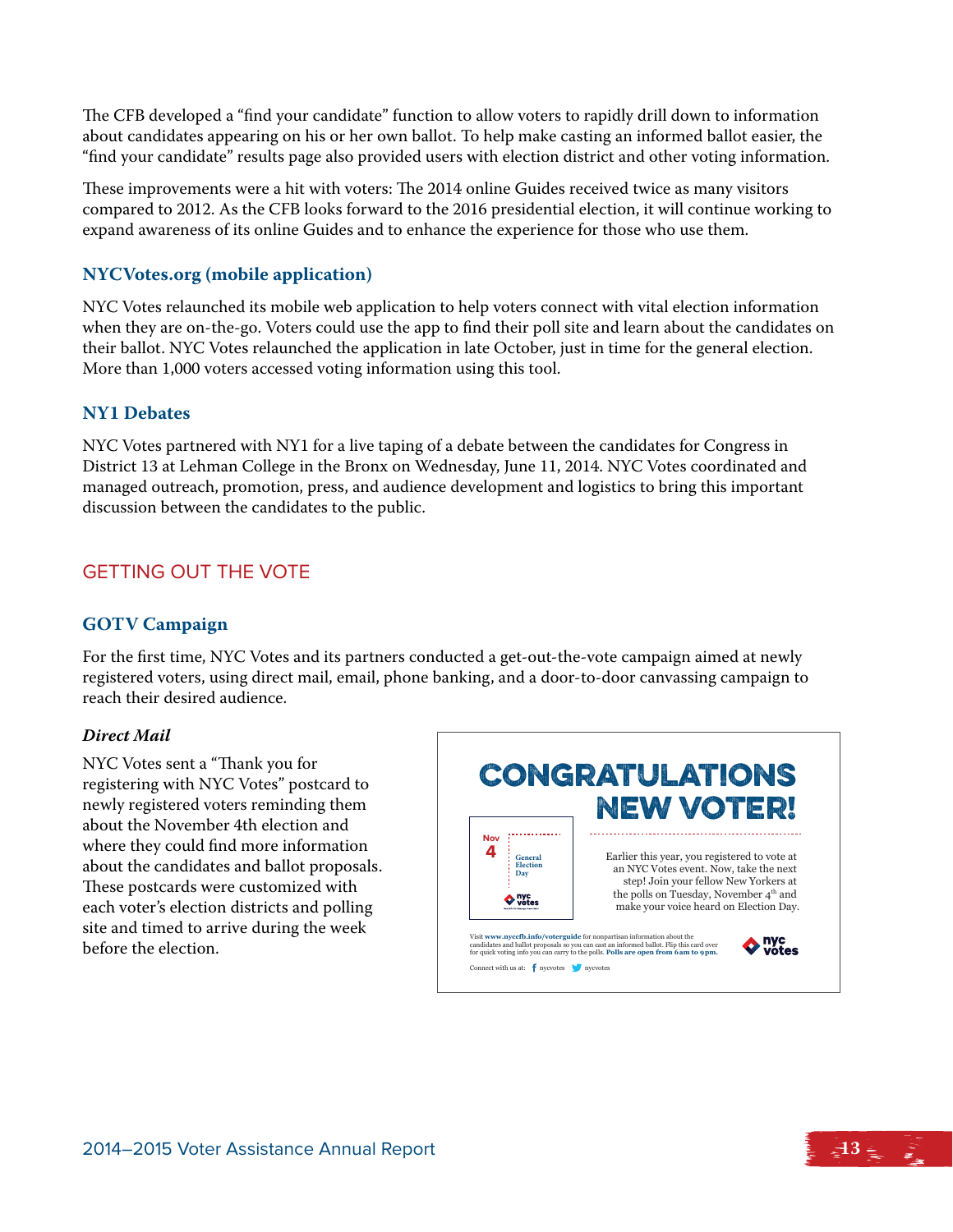#### *Phone Calls*

The CFB hosted a phone bank at its offices on November 3<sup>rd</sup>, the day before the election. Manned by CFB staff and volunteers from partner organizations, the phone bank reached 566 voters who were newly registered by NYC Votes.

#### *Social Media*

- **NYC Votes sent GOTV social media guidelines to partners, encouraging them to send voter** spotlights and Election Day reminders to their contact network.
- $N$  NYC Votes created Twitter and Facebook advertisements aimed at New York City voters, encouraging them to engage their friends and promote the GOTV message.

#### *Email Reminders*

NYC Votes emailed a GOTV thank you message to everyone who filled out a registration form with them and reminded them to vote.

#### *Canvassing*

NYC Votes worked with Dominicanos USA and other partners to conduct door-to-door canvassing and other GOTV outreach.

#### *"I Voted" Stickers*

NYC Votes carried on the tradition of providing an "I Voted" sticker to everyone in New York City who cast a ballot at their poll site during each of the elections held in 2014. With the generous cooperation of the New York City Board of Elections, more than 1.5 million stickers were delivered to and distributed at poll sites across the city.

#### **Voter turnout results from the GOTV campaign**

An analysis conducted by the CFB shows clearly that the NYC Votes GOTV drive had an impact.

Generally, turnout was low; only one-fourth of registered voters turned out to cast a ballot in the 2014 general election. The participation rate among newly-registered voters was even lower. During 2014, 121,077 new voters were added to the voter rolls in time for the general election; only **18.9%** of the new registrants cast a ballot. Among the 32,906 New Yorkers who registered at the very last minute—on September 1<sup>st</sup> or later—turnout was slightly higher; 24.3% made it out to vote on November 4<sup>th</sup>.

NYC Votes improved on those numbers. Of the 1,006 voters who were added to the voter rolls in time for the election, NYC Votes made at least one point of contact with 969 of them: 949 received a postcard, 214 received a phone call, and 158 received a voicemail message. Of this voter sample, 35% had two points of contact (204 voters received a postcard and a live call; 148 voters received a postcard and a voicemail.)

New voters who were contacted by NYC Votes voted at a higher rate than the overall voter population. Among the NYC Votes registrants, 27.5% turned out to vote.

- Λ Of the 597 voters who received a postcard but not a phone call, **27.3% voted**.
- Λ An additional 204 voters received a postcard *and* spoke to a volunteer on the phone. Of those, **32.4% voted**.

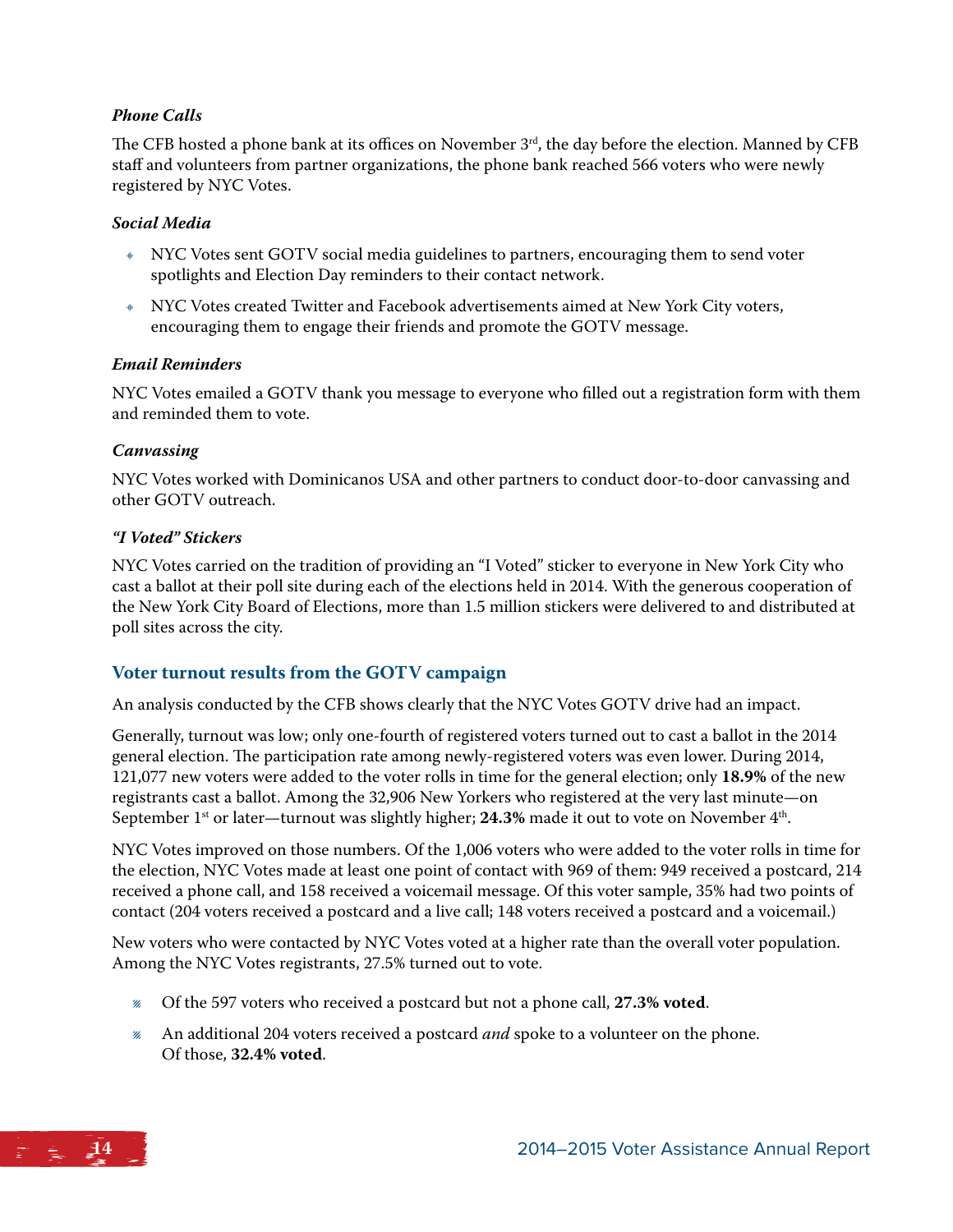

For comparison, the turnout rate among voters who also voted in the last presidential election in 2012 so-called "prime voters," most likely to receive appeals from the candidates and return to the polls—was 39.5%. With two points of contact during the crucial last week before the election, NYC Votes' GOTV effort helped encourage new voters to become reliable voters.



**2014 Turnout Rate Among Voter Types**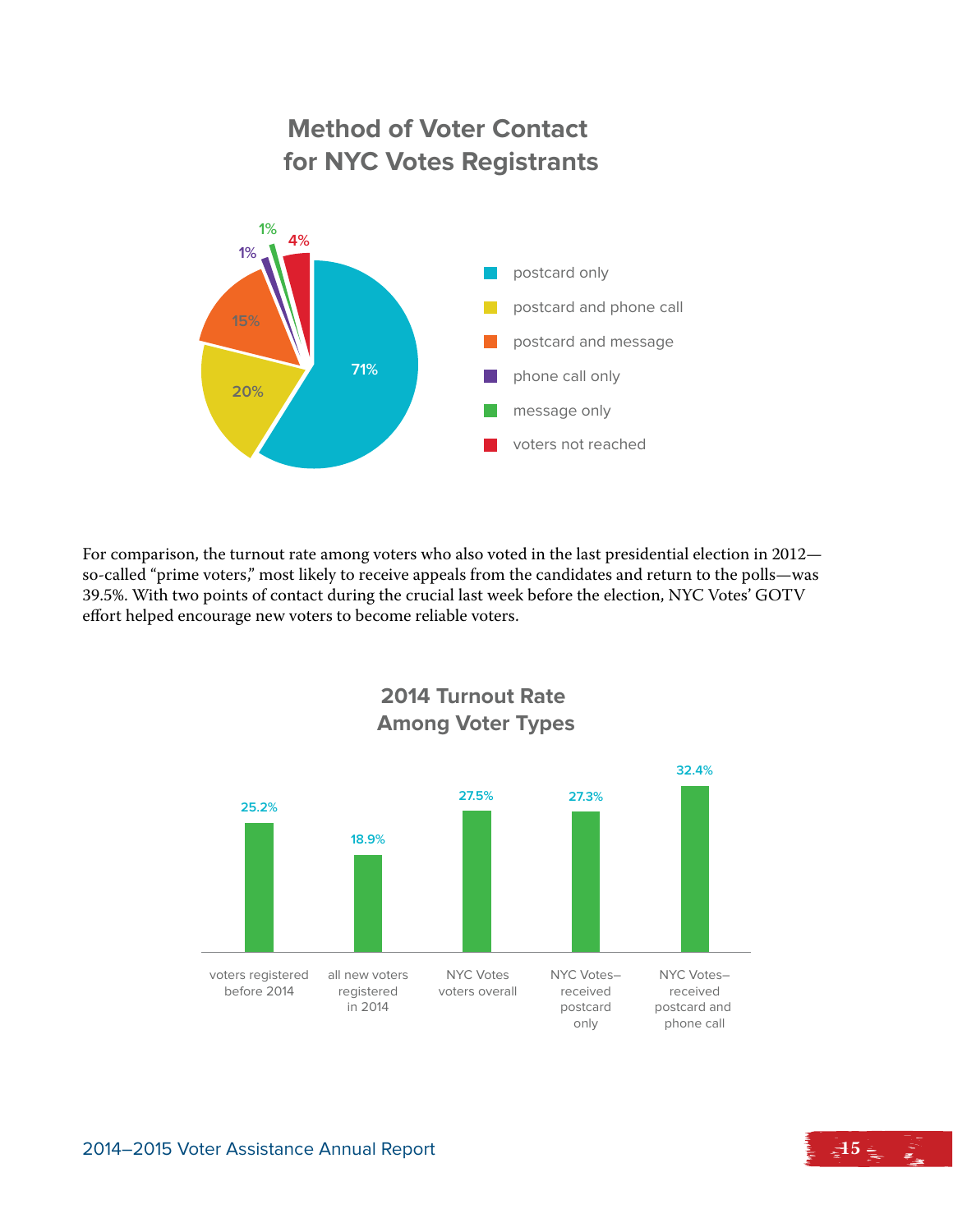These encouraging outcomes, even with a limited sample, can be used to inform future GOTV efforts.

In addition to the phone calls and the postcards, NYC Votes' social media, email, and canvassing efforts further encouraged voters to make their voices heard at the polls. The stickers, distributed to people who already voted, promoted civic pride and encouraged voters' friends and peers to participate as well.

#### Legislative Recommendations

Despite the extensive efforts of NYC Votes and its partners, overall voter turnout in NYC remains incredibly low. Fifty years after the passage of the Voting Rights Act, New York needs to continue reimagining its voting system to meet the needs of all voters and address this turnout crisis.

First, New York needs a voting system that is accessible, responsive, and user-focused. It needs to harness the power of technology to register voters proactively, and keep their registrations current, so that no voter is prevented from casting a ballot due to a problem with their registration.

New York must move towards a more flexible model of election administration that accounts for the demands on voters' lives by expanding its elections beyond the first Tuesday in November. To do this, the state can implement in-person early voting and loosen restrictions on absentee and mail voting.

State election law must evolve to meet the realities of the modern world. With current technology, voters shouldn't have to be tethered to a specific poll site; a modern model would provide voters the opportunity to cast a ballot at a voting center most convenient to them. Modern design principles can help administrators build a better ballot that will leave voters feeling confident their votes were counted.

#### **Modernize voter registration**

New York remains stuck with a 19<sup>th</sup> century voting system that relies on pen and paper. Voters must fill out paper registration forms and put them in the mail to the Board of Elections. After they are received, BOE employees manually enter information from each form into the voter database. Each step in this process introduces the possibility of data entry errors or lost forms.

In the  $21<sup>st</sup>$  century, it is inexcusable for any New Yorker to be denied their right to vote due to a typo or a misplaced registration form. With current technology, we can register new voters and keep their registrations up to date by seamlessly integrating voter registration into everyday life. This will help to bring new voters into our democratic process, and ensure nobody drops off the rolls when they move. This is a critical first step in ensuring that everyone can cast a ballot that counts and make their voice heard. The Voter Empowerment Act, sponsored by Senator Michael Gianaris and Assembly Member Brian Kavanagh, would provide for the key components of a fully modernized voter registration system for the 21<sup>st</sup> century, discussed in greater detail below.

#### *Expand online registration*

New York currently has online registration for anyone with a state driver's license or state-issued ID. This is a positive first step, but the current system excludes eligible voters who do not interact with the DMV. Pending legislation sponsored by Senator David Carlucci and Assembly Member Brian Kavanagh would require the state Board of Elections to provide online voter registration through their website. Voters who lack a DMV-issued identification number could supply a Social Security number instead, ensuring that everyone who is eligible can register online.

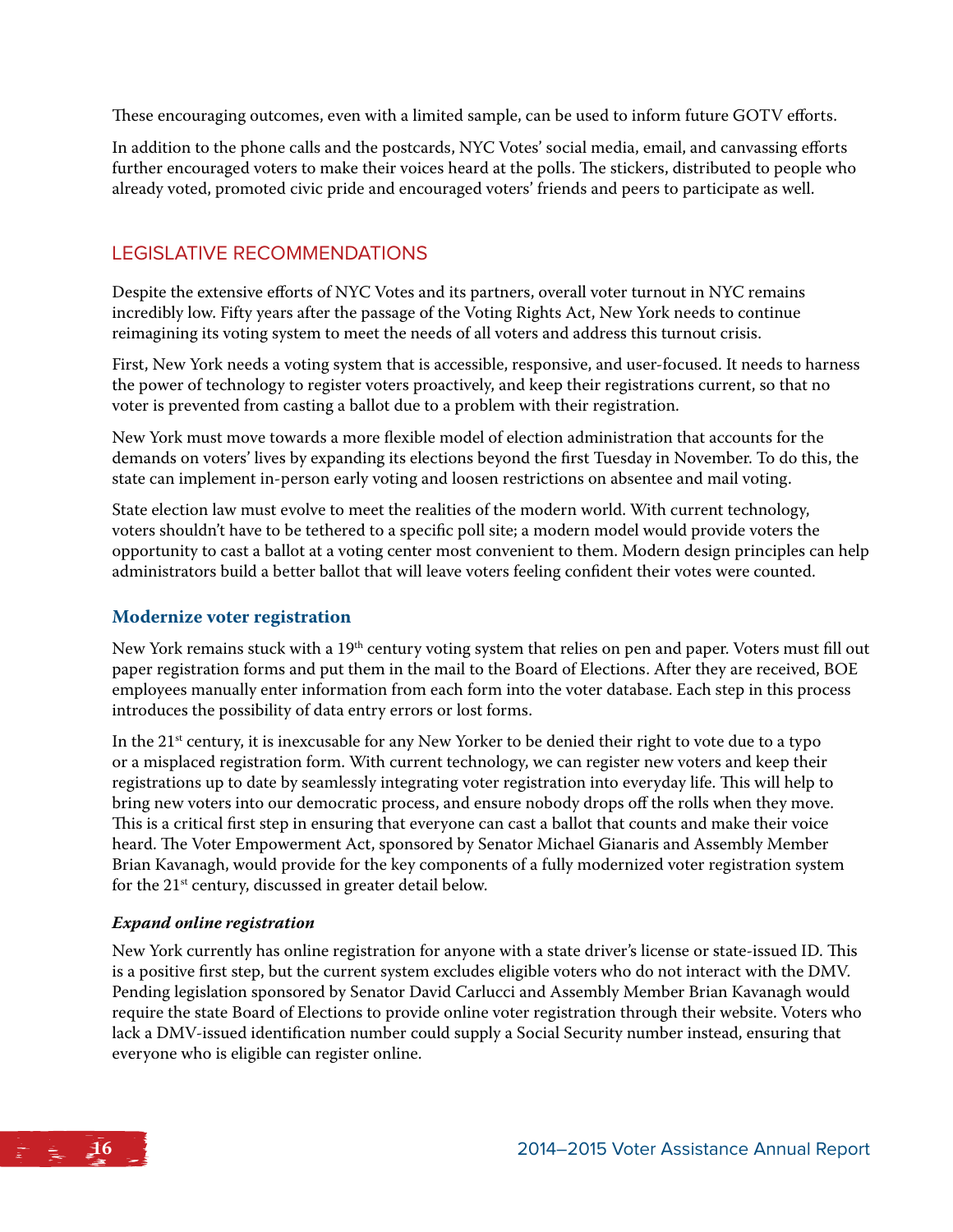#### *Implement electronic registration*

New York can modernize voter registration even further by implementing electronic registration at government agencies. This way, each eligible voter can have the choice to register to vote whenever they do business with a state agency such as the DMV or a veterans' benefits office. By allowing state agencies already collecting an eligible voter's information to seamlessly transmit it to the Board of Elections, New York can upgrade its system, eliminate duplicative transactions, and avoid errors caused by paper records.

#### *Enact portable registration*

Many voters fail to realize they have to update their registrations when they change their address. The Board of Elections can use the information from the Postal Service's National Change of Address System to update a voter's registration when that voter moves, guaranteeing that no voter will needlessly fall off the voter rolls.

#### *Allow same-day registration*

Even with a more fully modernized system of voter registration, there may be instances where voters who should be on the voting rolls do not appear. Enacting same day registration would be a safeguard to ensure that nobody will lose their right to vote if they show up at the polls only to find that their name is not on the voter list. Senator Gianaris and Assembly Member Kavanagh introduced legislation that would amend the state constitution to remove the requirement that a voter register at least 10 days before an election.

#### *Allow pre-registration of 16- and 17-year-olds*

Allowing voters to pre-register early would help encourage young people to participate more fully in our democracy. It would ensure that 16- and 17-year-olds applying for driver's licenses could register to vote at their first interaction with the DMV, rather than requiring them to make a separate effort to register. High schools could also engage in voter registration activities, so they could teach their students to be fullyengaged citizens.

#### *Transition to electronic poll books*

Electronic poll books are a necessary element for a modernized registration system. These poll books have the entire voter file on a laptop or tablet, which allows poll workers to check voters in electronically and direct them to the correct polling location if they appear at the wrong place. Transitioning away from the use of printed poll books would allow election officials more flexibility with entering new voter registrations when they spike just before each election. They would also provide for a fully computerized voter registration database, and election officials could update voting records and correct for errors in real time.

#### **Implement early voting**

In the 2012 election, nearly one in three voters nationwide cast their ballot before Election Day. Thirtyfive states allow some form of early voting. In this area, New York lags woefully behind. Early voting has a number of benefits. It allows voters more flexibility and convenience in casting their ballots, ensuring that voters have more time to get to the polls. It also relieves pressure on election administrators, who are overburdened with having to set up and administer poll sites, tabulate votes, and certify results in a oneday time period.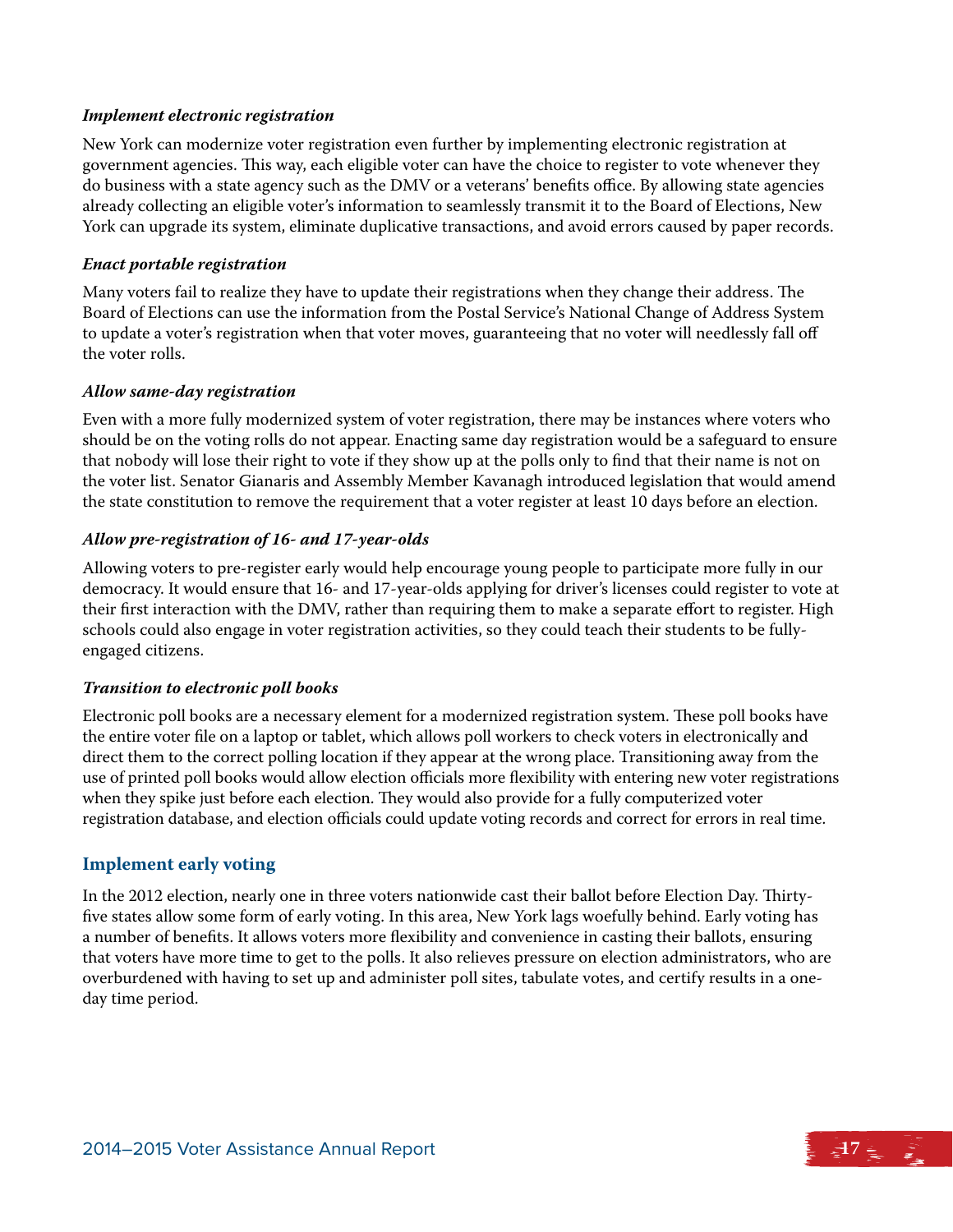#### *Enact in-person early voting*

A two-week voting period including the Saturday and Sunday before Election Day would ensure that voters have ample time to cast a ballot and correct for any errors. A well-designed early voting system will also establish minimum numbers of polling locations and voting hours for populous cities while also allowing flexibility for upstate and rural counties with lower numbers of registered voters and fewer resources. As of press date, there are multiple early voting bills pending in Albany.

#### *Expansion of absentee and mail voting*

Under the current system, New Yorkers need a valid excuse to cast an absentee ballot. Changing state law to remove this requirement and allow for no-excuse absentee voting would allow voters greater flexibility in how to cast their votes and allow them to plan ahead appropriately.

#### **Improve the voting experience**

During the last few elections, New York City voters have learned to cast their ballots on scanning machines. At the same time, too many facets of the Election Day experience feel old-fashioned and outdated. Voters still must report to their local school, wait in line, and cast their vote on a confusing ballot. Improving the democratic experience for voters will provide clarity, boost confidence in the election process, and ensure they return to vote in the future.

#### *Shift to a vote center model*

In our current system, voters must appear at their designated polling place located near their registration address, regardless of whether the location is most convenient for them. Several states have begun to abandon the precinct system of polling place designation in favor of vote centers. With vote centers, voters can appear at any location that is most convenient to them—whether it is near their home, workplace, or where they need to run errands. Electronic poll books plugged into a computerized voter database allow poll workers to mark who has voted, and that information is updated either in real time or at the end of each day. Technology to allow on-demand printing of ballots would allow a voter to get their ballot even if they were in a different neighborhood or borough.

#### *Improve ballot design*

As New York continues to adapt to the use of optical scanners, there is a real need to update archaic laws that dictate ballot design. The current law leads to confusing design, small fonts and readability issues, and a continuing problem with undervotes and overvotes. Nobody's vote should be thrown out due to poor ballot design.

The Voter Friendly Ballot Act, sponsored by Assembly Member Brian Kavanagh, would set clear and modern design standards to create more readable ballots. This would ensure that voters have a better experience at the polls and that their votes count.